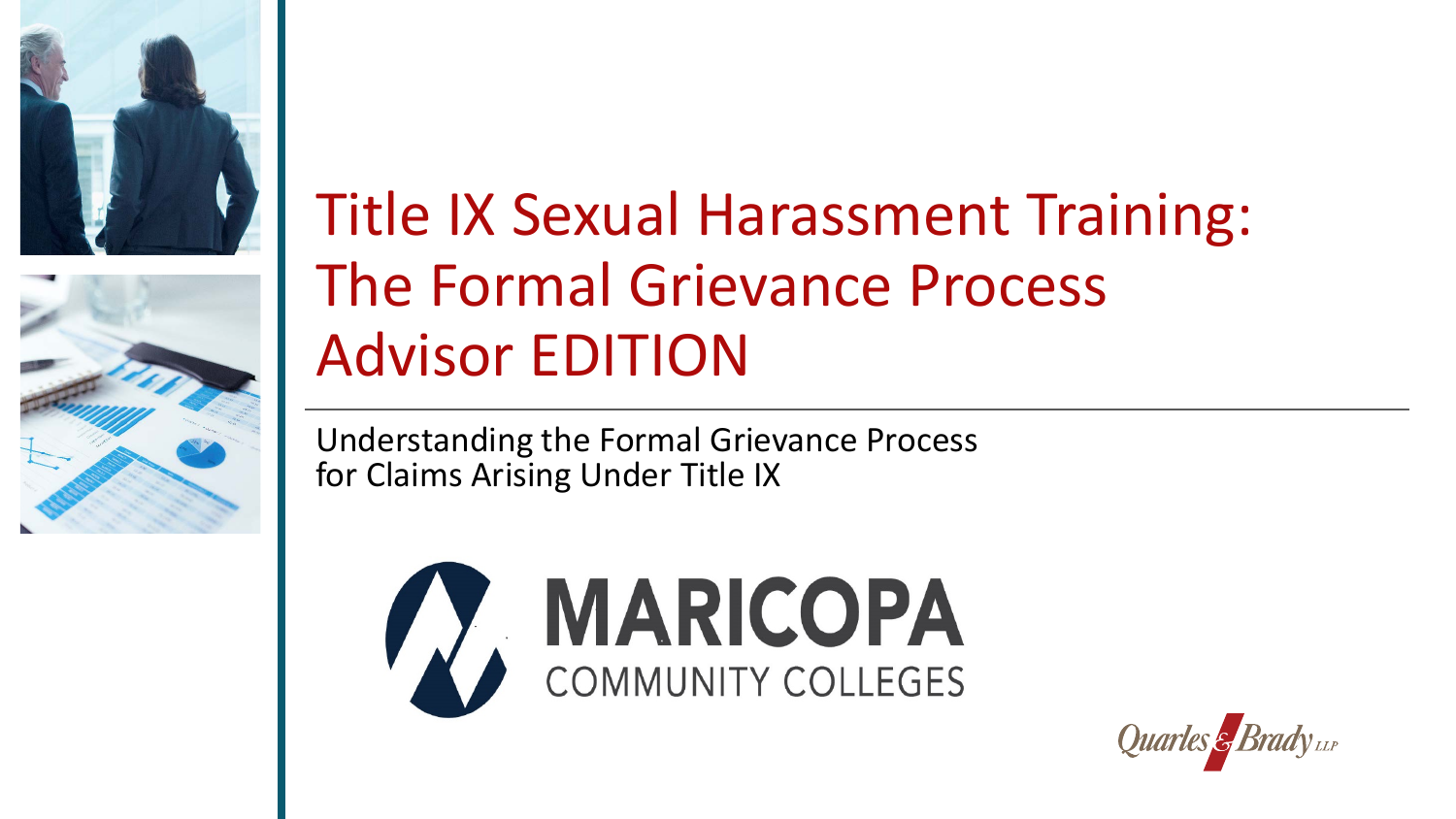As an Advisor, you will provide guidance and to advise students or employees who have not selected you as an Advisor on the Title IX Grievance assistance to your Advisees, but you are not required Process.

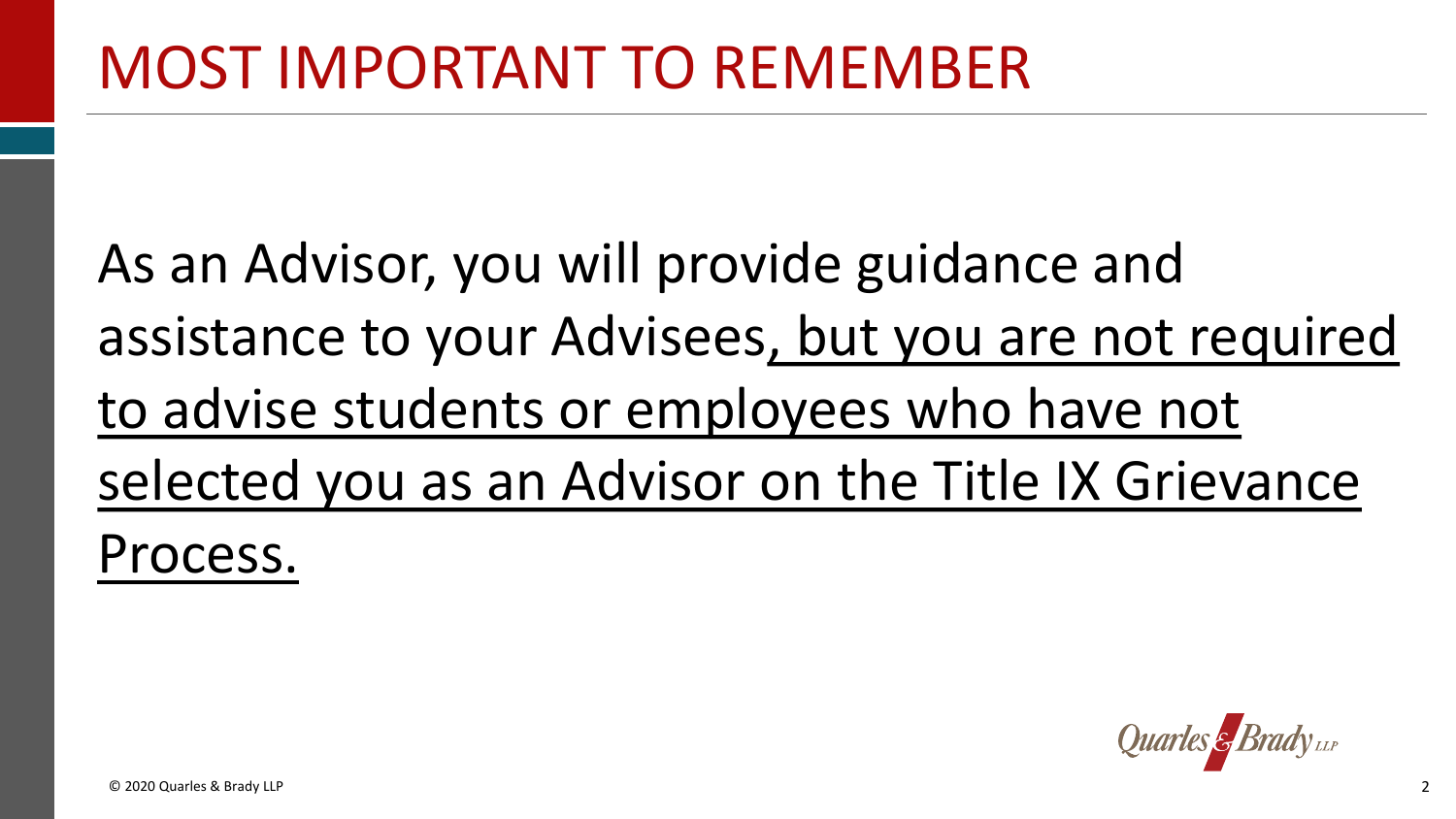# Road Map

- Key Concepts Live Hearing
- Basic Procedural Requirements Determination Regarding
- Informal Reporting **Constructs** Responsibility
- Formal Complaint Appeals
- Preliminary Inquiry  **Retaliation**
- Informal Resolution Recordkeeping
- Investigation Questions?
- 
- 
- 
- 
- 
- 

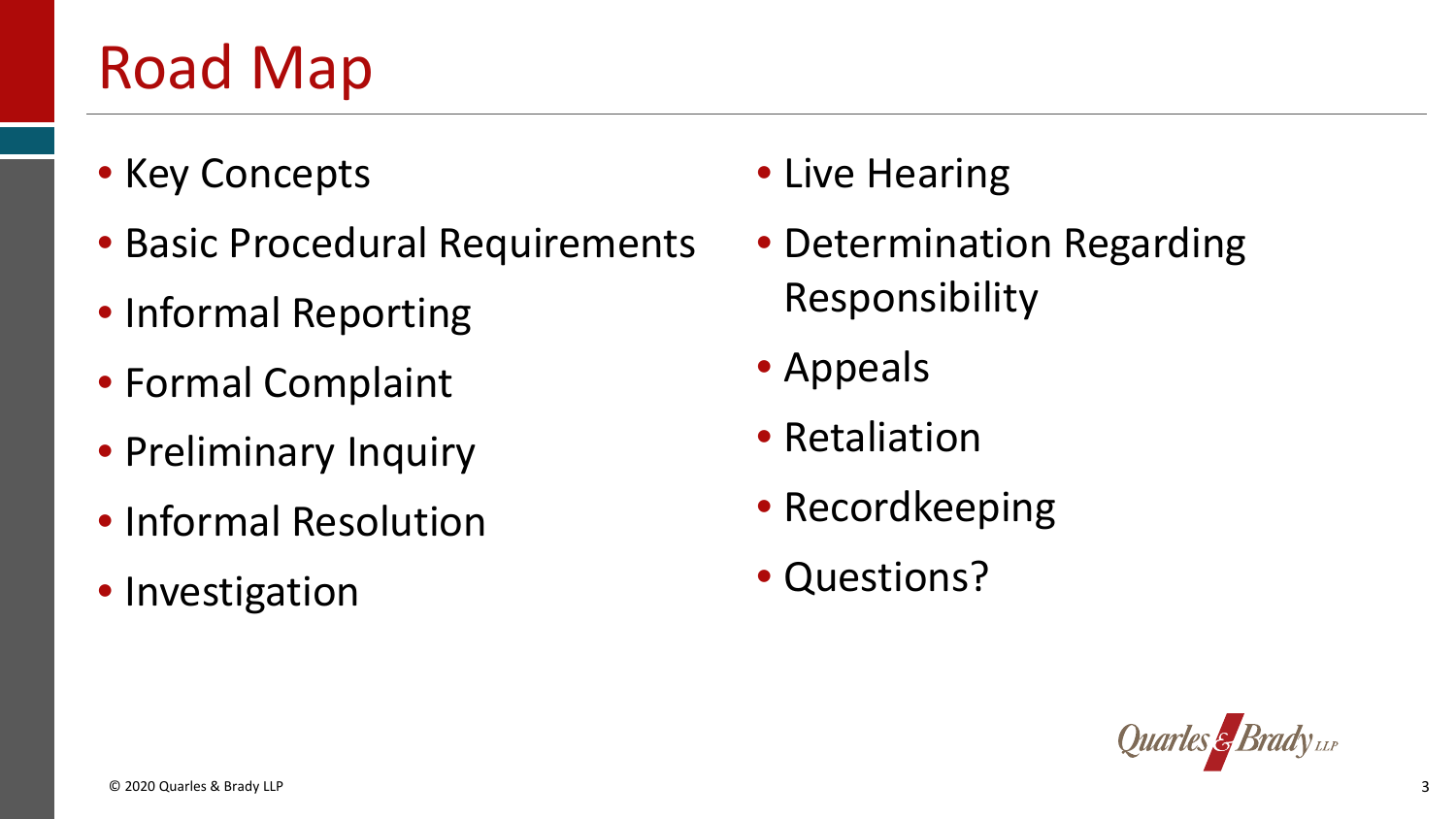#### What Constitutes Sex Harassment?

- • In your role as an Advisor, one of the most important terms you must understand as part of Title IX complaint give rise to an investigation and potential disciplinary process is what constitutes *sexual harassment* that would action.
- • WHY—because the definition of sexual harassment has been narrowed by the Department of Education. Even still, that does not mean conduct that falls outside of the narrow definition cannot still be addressed.

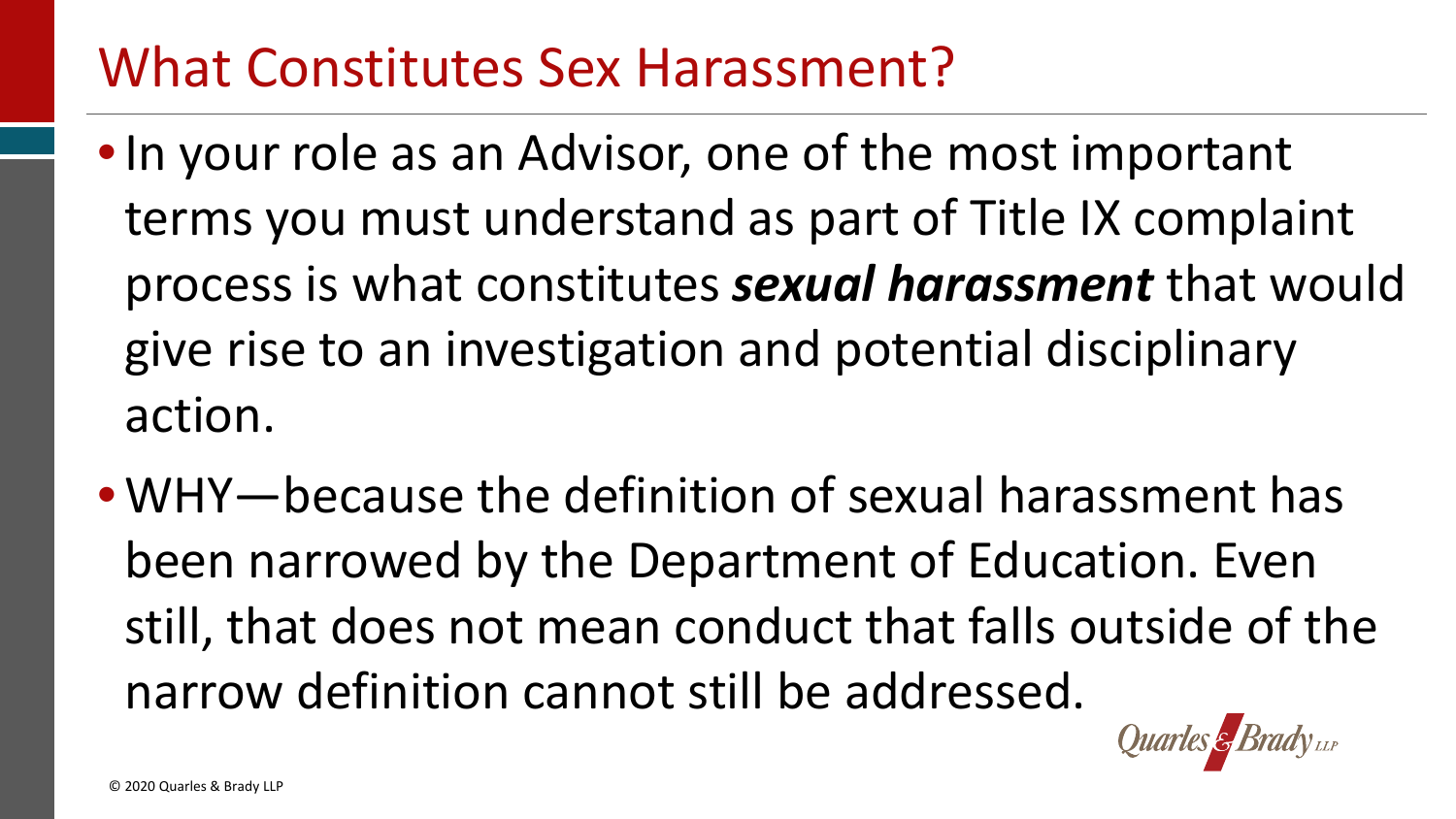## An umbrella term:

- • *Sexual harassment* is broadly defined as any of the following:
	- benefit in exchange for sex or sexual favors) • *Quid pro quo* harassment (an employee propositioning a
	- **Unwelcome conduct so severe, pervasive, and**  individual **equal access** to the college's education program or activity (hostile environment) **objectively offensive** that it effectively **denies** an
	- *Sexual assault*, dating violence, domestic violence, or stalking (as defined in the Clery Act/VAWA)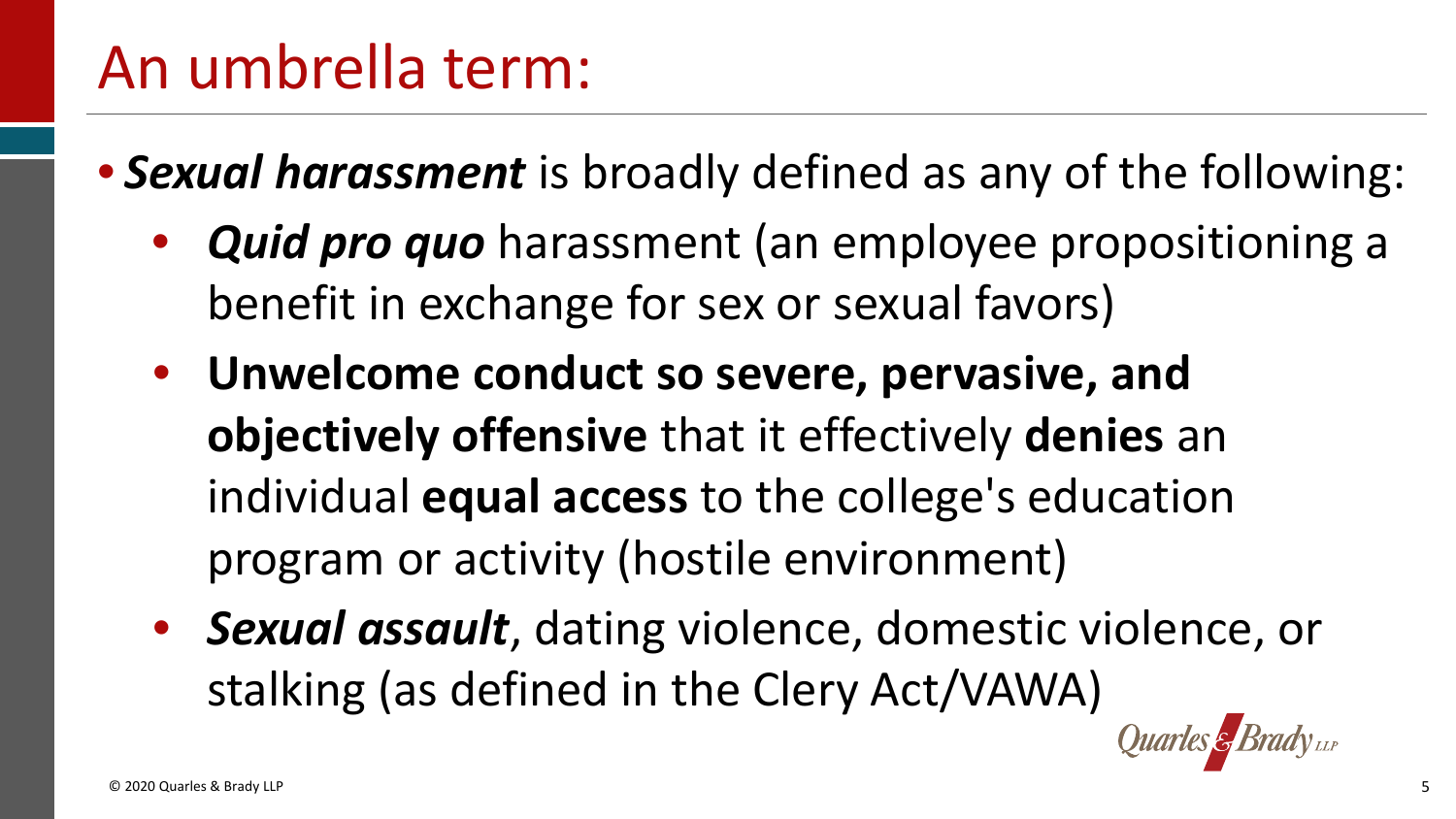# Key Concepts

- when such conduct occurs in its *education program or* • A college has jurisdiction over claims of sexual harassment *activity* 
	- This includes all locations, events and circumstances over which the college exercised substantial control, as well as all buildings owned or controlled by student groups
- • *Actual knowledge* of sexual harassment obligates a college to respond promptly and in a manner that is not *deliberately indifferent*

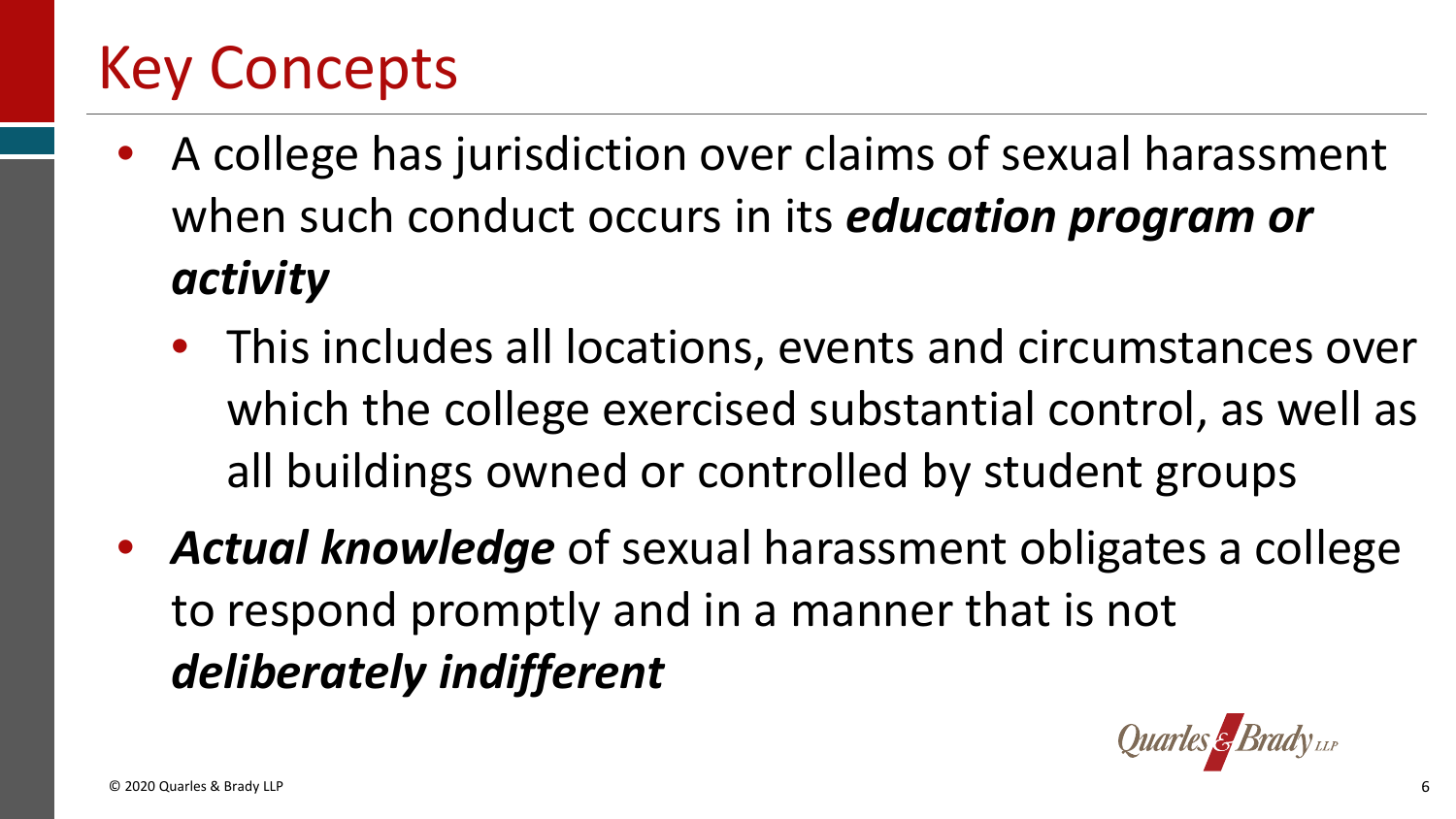# Key Concepts

- •Thus, to the extent a sexual assault is reported in the context of any college education program or activity, it will be covered by the Title IX procedures.
- •If conduct is not covered under the new definition, it can be addressed under other conduct policies.
- potential Title IX grievance proceeding. •Now, let's talk about the relevant parties to a

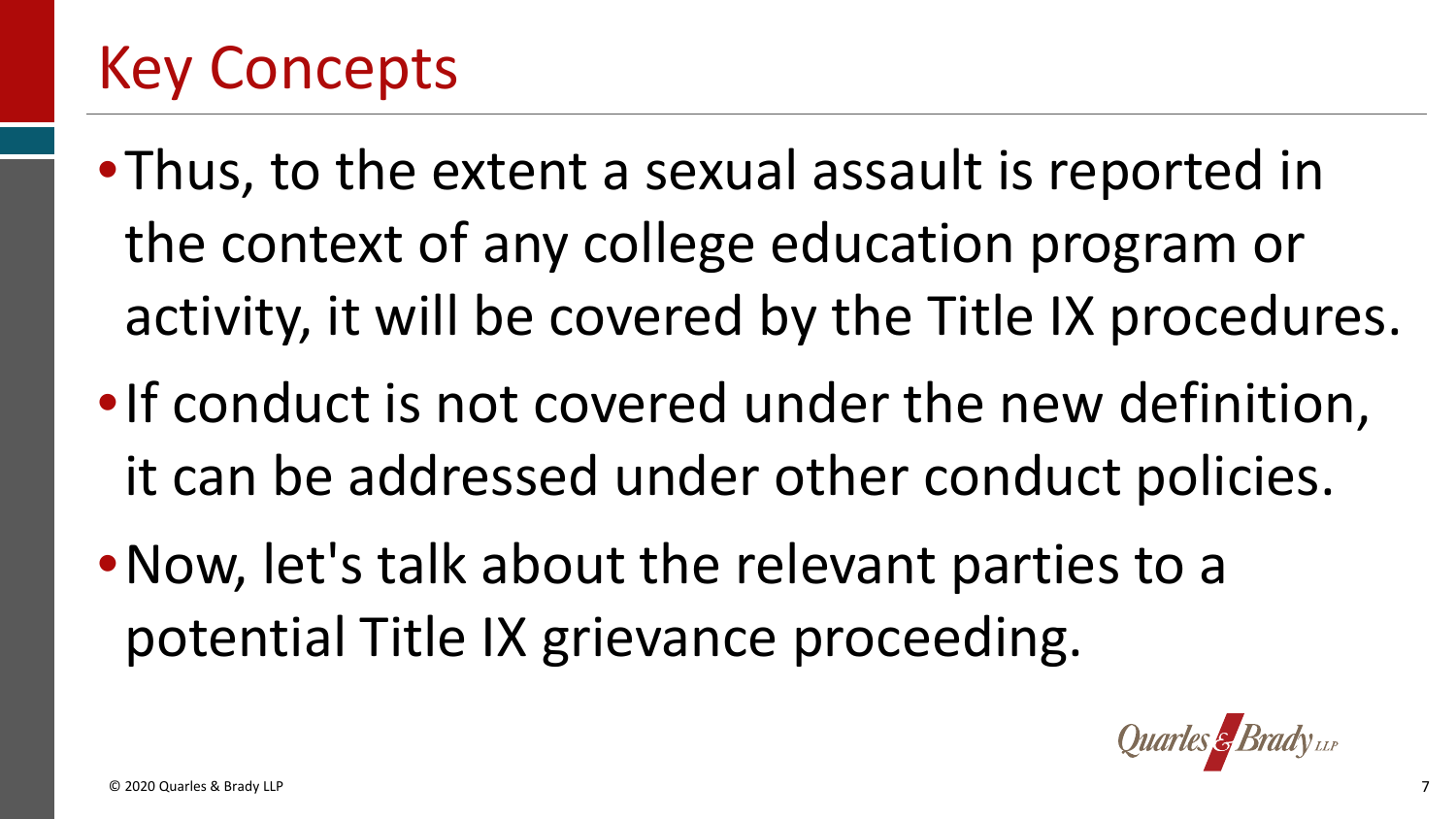## Key Definitions to Know

- • *Complainant* refers to an individual who is alleging to have encountered sexual harassment, and *Respondent* refers an individual who has been reported as a perpetrator of sexual harassment
- • The *Title IX Coordinator* is the official who coordinates a college's efforts to comply with Title IX requirements and handles most of the procedural communication with the Parties.
- The **Investigator** is assigned to investigate allegations of sexual harassment.
- • The **Decision-maker** adjudicates the complaint, makes determinations of responsibility, and issues sanctions.
- • The **Appeal Officer** reviews appeals of the Decision-maker's determination and sanctions.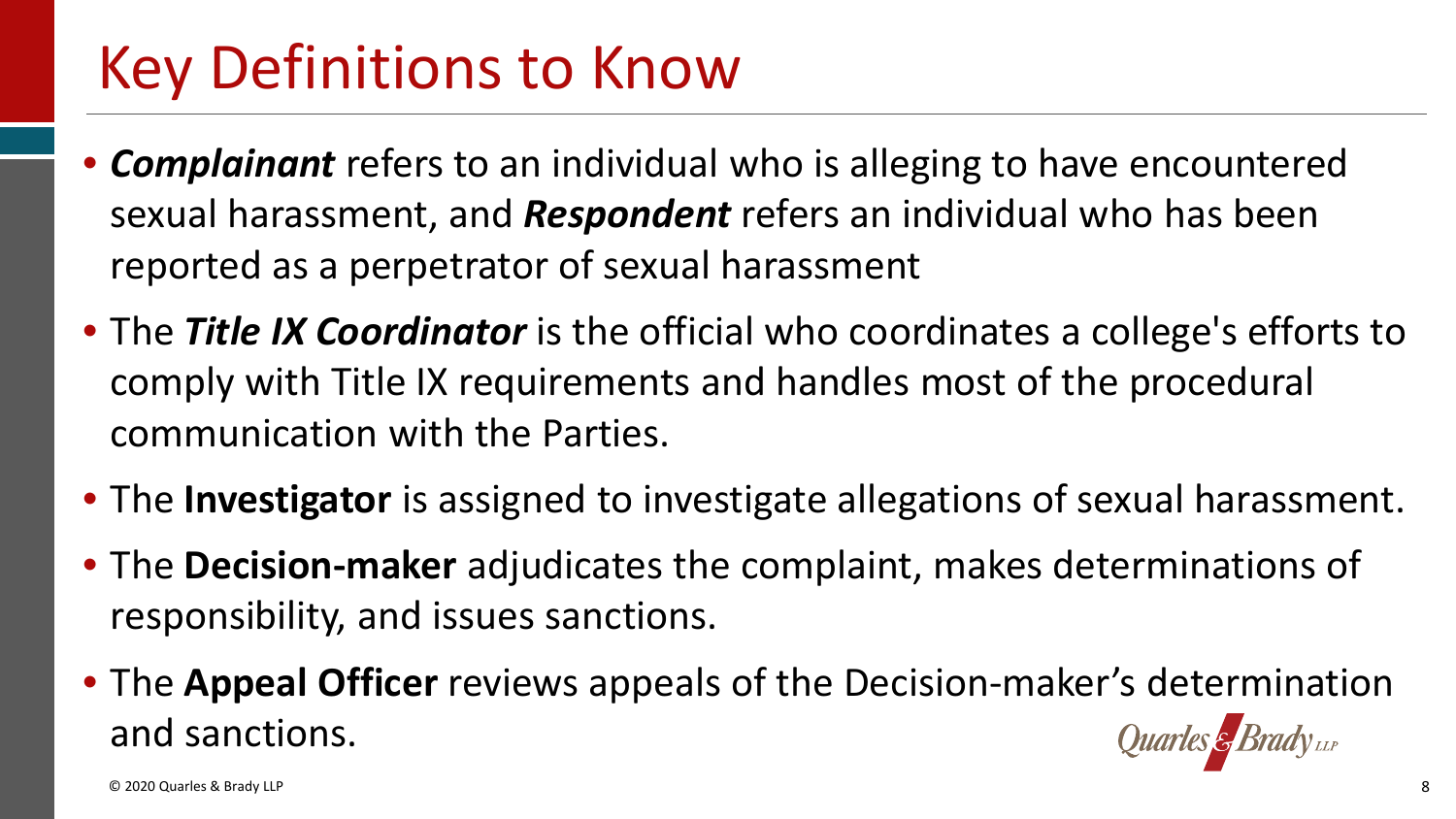# Basic Title IX Procedural Requirements

- • The new Title IX Regulations require that all colleges:
	- Treat the Complainant *and* Respondent *equitably;*
	- Objectively evaluate all relevant evidence;
	- • Title IX Coordinator, investigator(s), Decision-maker, or any person who facilitates an informal resolution process may not have a conflict of interest or bias and also must receive requisite training;
	- • Presume that the Respondent is *not responsible* for the alleged conduct until a determination regarding responsibility is made (*e.g.*, avoid terms like "victim" or "survivor");
	- • Conduct the grievance process according to *"reasonably prompt"* time frames;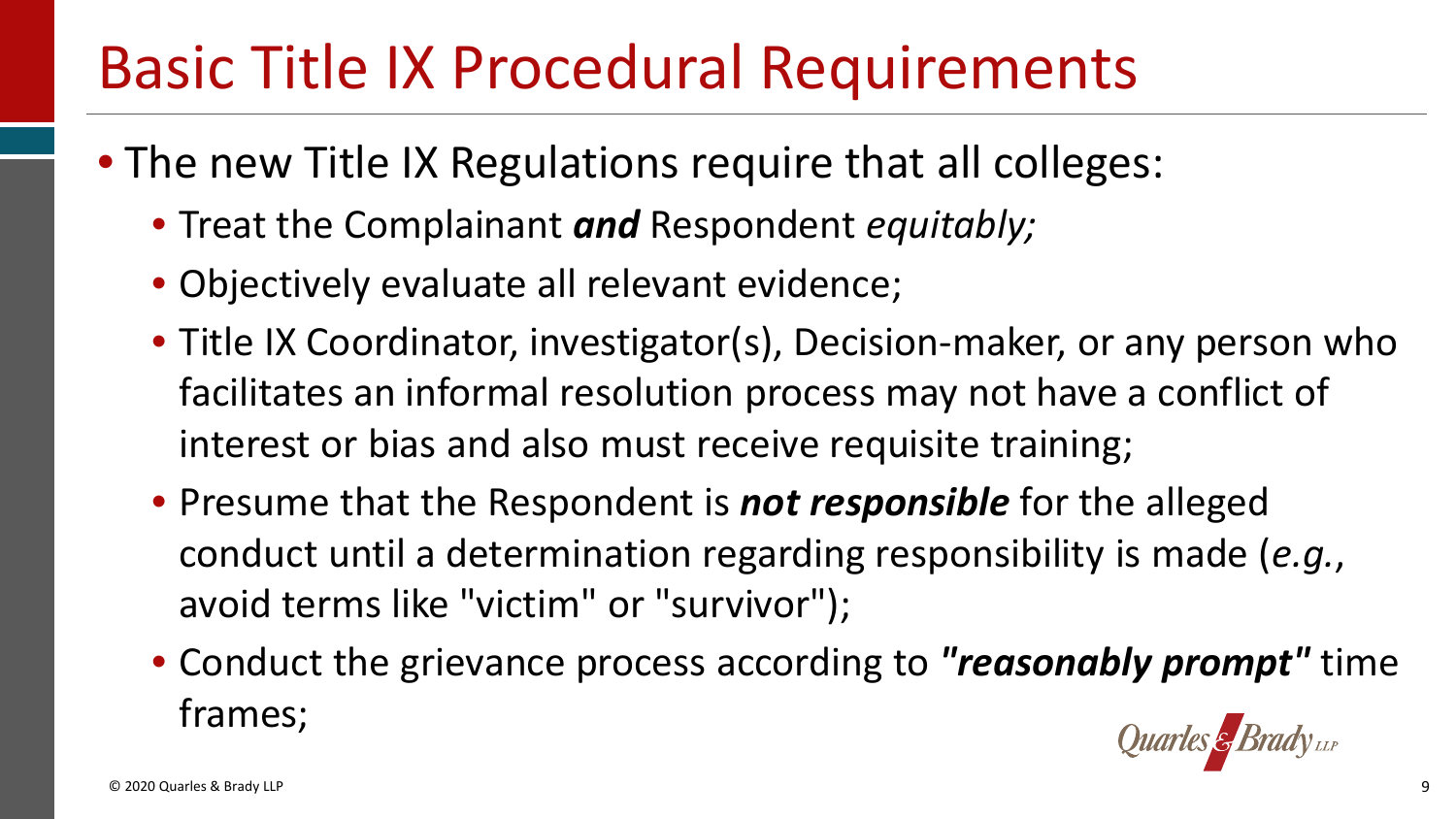# Basic Title IX Procedural Requirements

- • Inform the parties of the range of possible disciplinary sanctions, remedies, and various supportive measures;
- • State whether the standard of evidence to be used for *all* formal complaints is the "preponderance of the evidence" or the "clear and convincing evidence" standard;
- Include the procedures and permissible bases for appeals; and
- • Protect evidence protected under a legally recognized privilege (i.e., attorney-client privilege), unless such privilege is waived
- Communicate with both parties simultaneously
- A lot of this information will be repeated in the various communications your Advisee will receive from the Title IX Coordinator.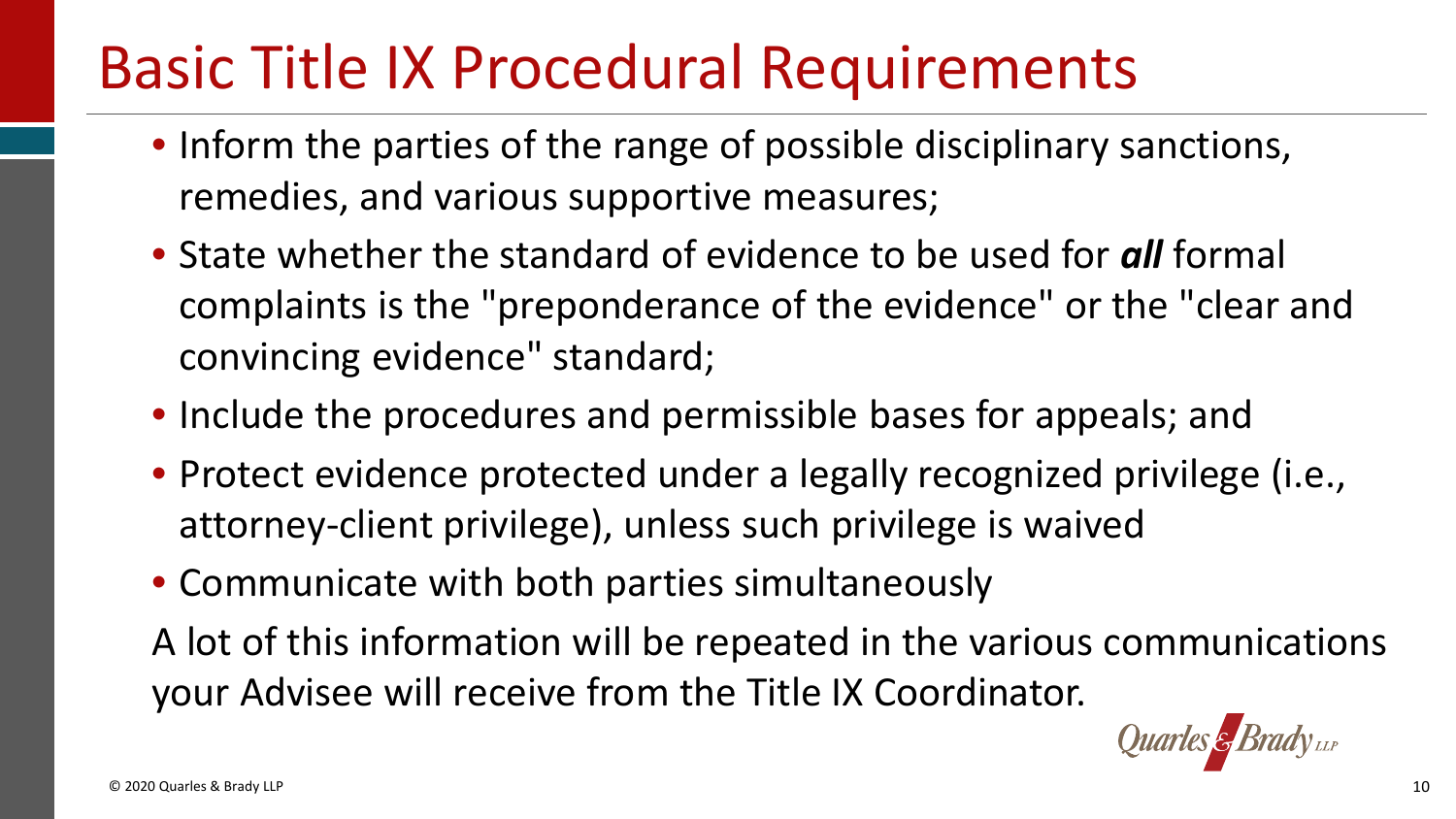#### Reporting Sex Harassment

- • Now that we have an understanding of the key terms and procedural expectations of the Title IX process, let's discuss how a Title IX sex harassment grievance process.
- First is the initiation of the grievance: THE COMPLAINT
- • This is done through *reporting* and the Department of Education's new Title IX regulations recognize different types of reports (which trigger different types of required responses).

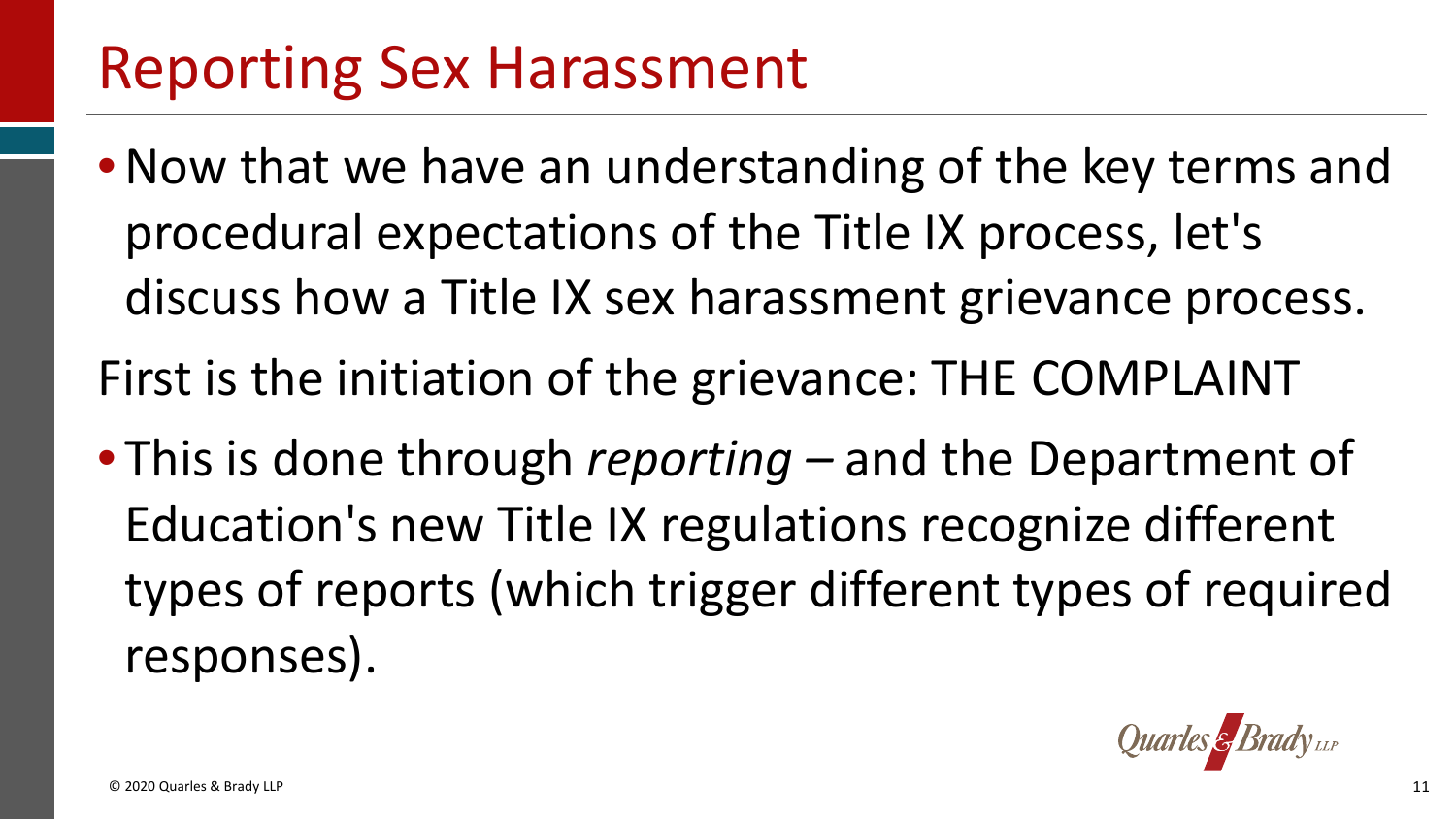# Informal Reporting

- *Anyone* can make an informal report of sexual harassment
- • Informal reports can be made to the Title IX Coordinator or other college officials, who must then work with the Title IX Coordinator to respond to the report
- • Informal reports can be made verbally or in writing, at any time (including during non-business hours)
- Informal reports can also be submitted anonymously
- The parties still have the right to an Advisor even if they elect the informal resolution process. © 2020 Quarles & Brady LLP 12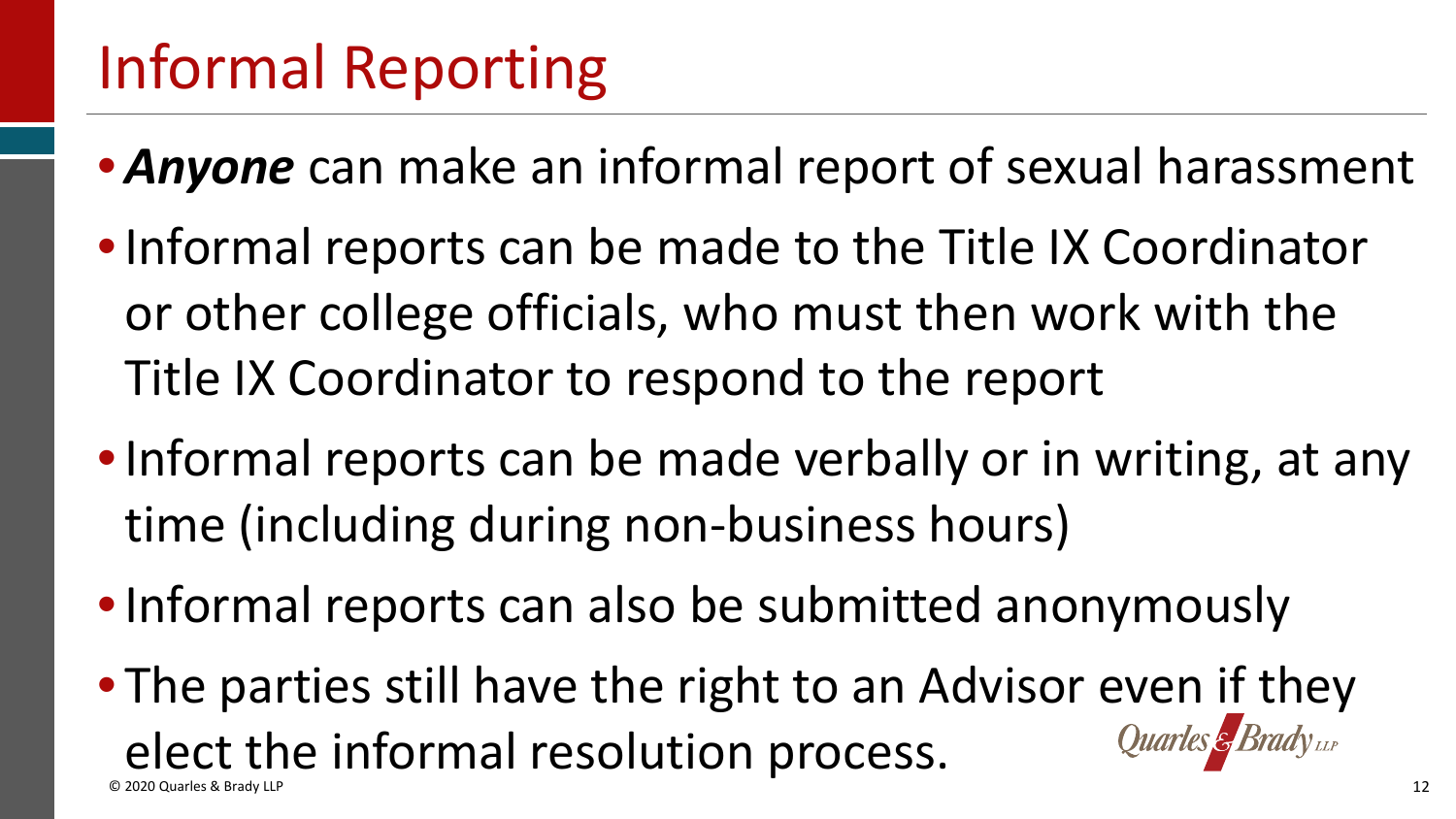# Informal Reporting

- • Once a college has received an informal report of sexual harassment, the Title IX Coordinator *must* then contact the Complainant and:
	- 1. Offer *supportive measures* to the Complainant and/or Respondent
	- 2. Determine whether the Complainant wants to file a *formal complaint*, and explain how to do so

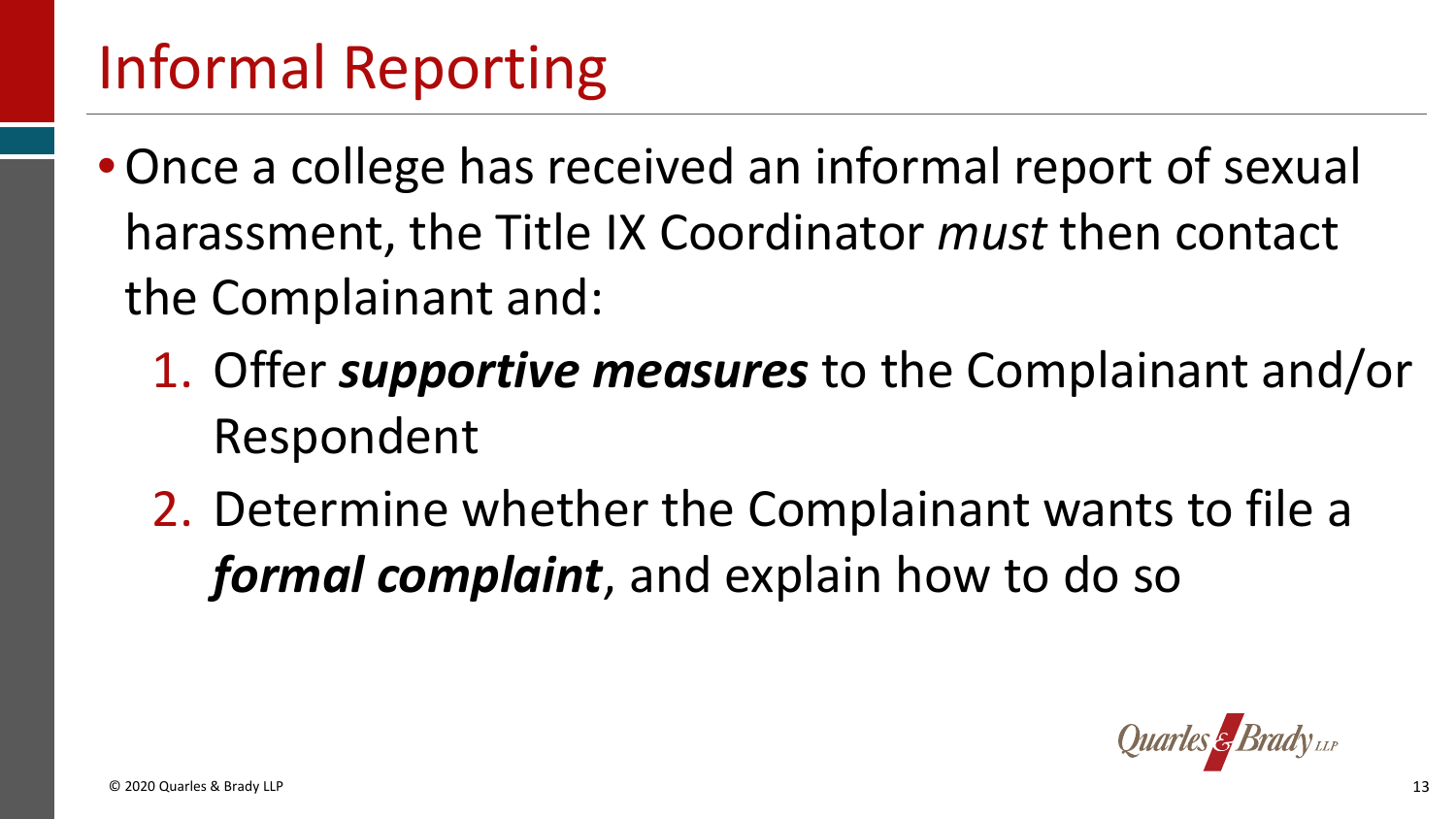#### Informal Reporting: Decision to Proceed with a Formal **Complaint**

- choose to file a formal complaint •Complainants *cannot* remain anonymous if they
- •Even if a Complainant does not want to file a formal complaint, one may be filed by the Title IX Coordinator (duty to ensure campus safety, comply with federal law)

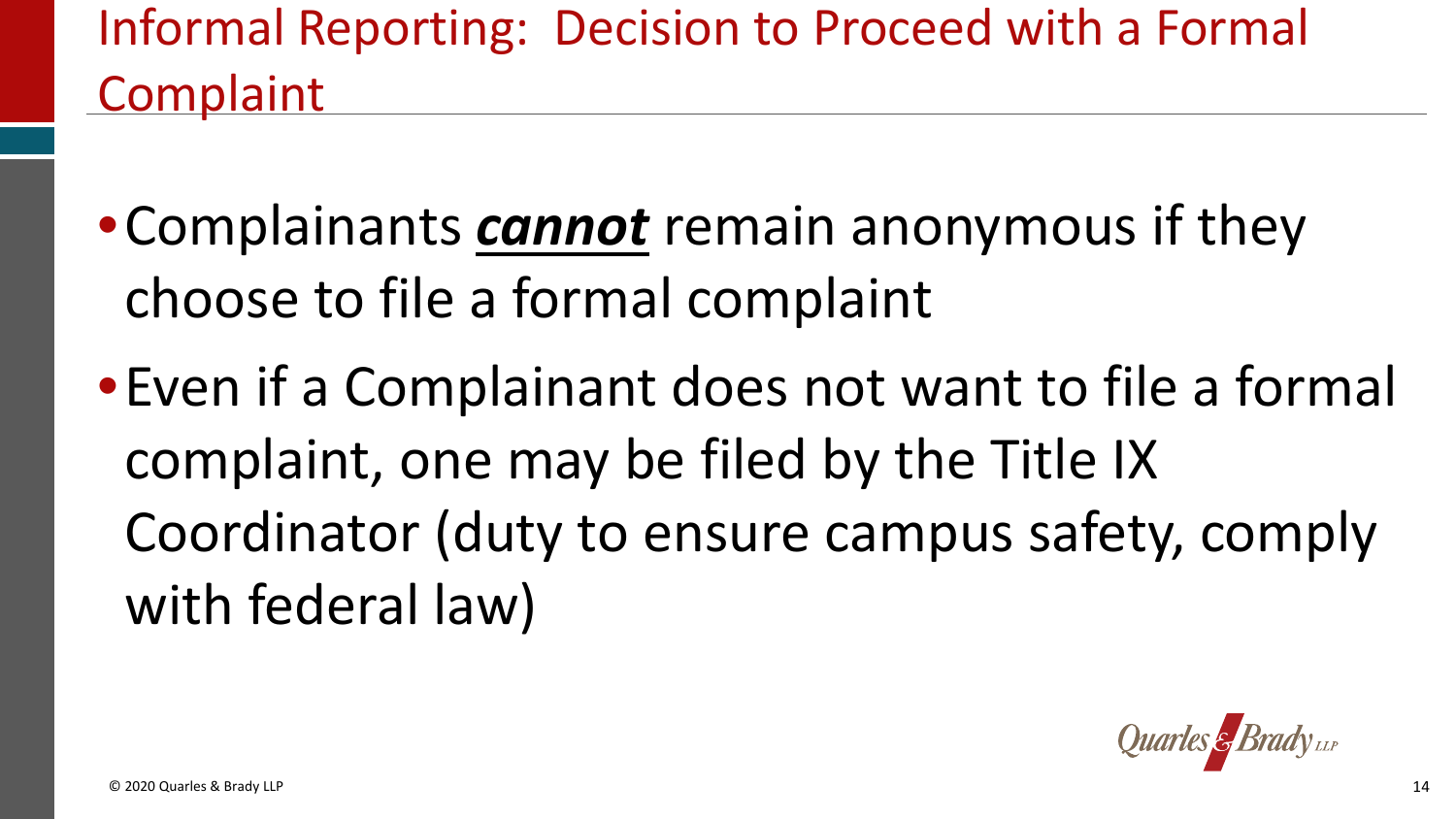#### Formal Complaint

- • A *formal complaint* of sexual harassment initiates the formal grievance process.
- or signed by the Title IX Coordinator alleging sexual harassment against a Respondent and requesting that the • A formal complaint is a document filed by a Complainant college investigate.

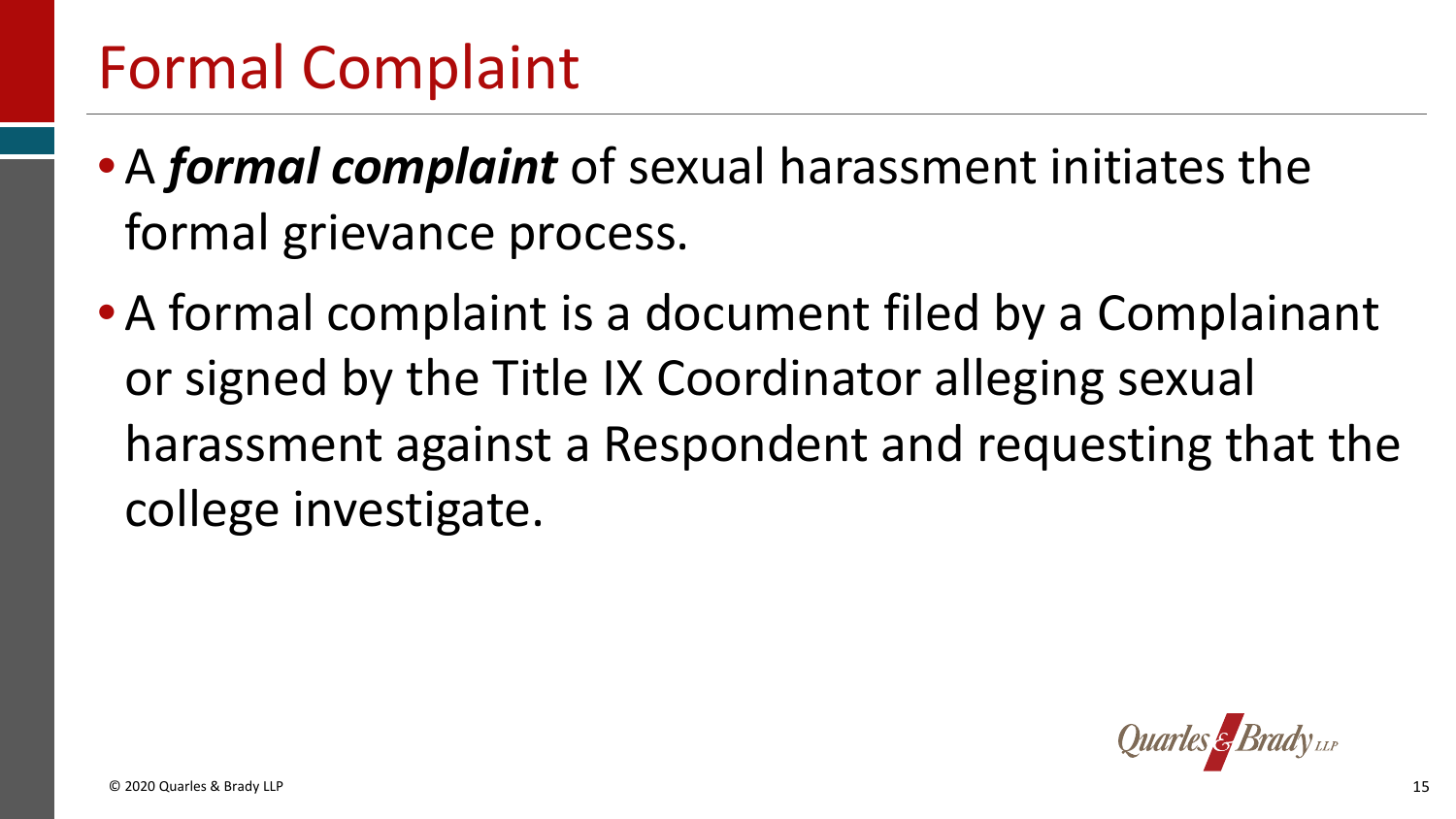# Preliminary Inquiry

- • Once a formal complaint is filed, the college must assign investigators to the matter
- should proceed further with the formal grievance process • The investigators will determine whether the college or dismiss the formal complaint
- • The Department of Education's regulations provide *mandatory* and *discretionary* grounds for dismissal

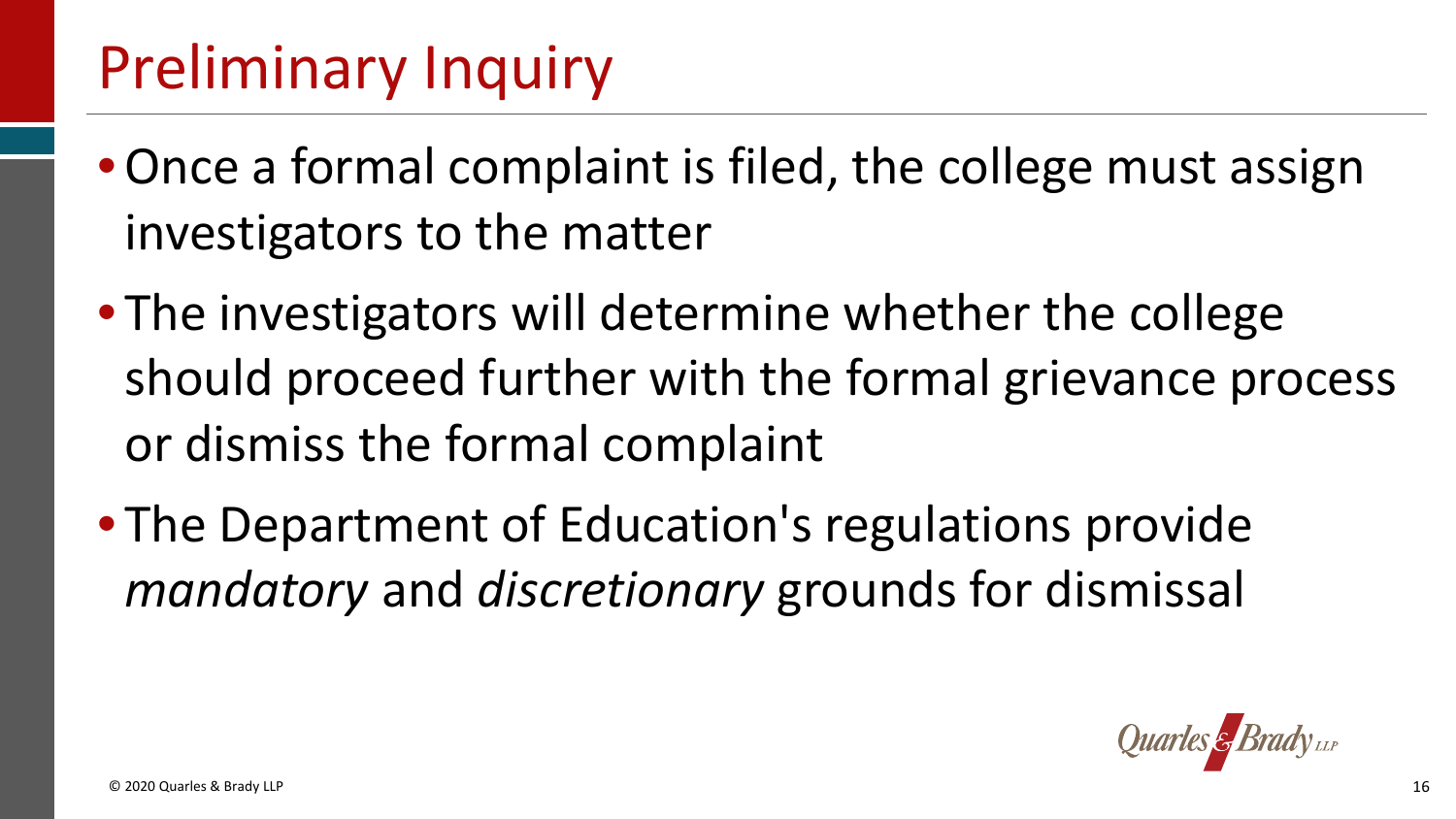# Preliminary Inquiry

# •**Mandatory Grounds for Dismissal of a Formal Complaint:**

- • The conduct alleged would not constitute sexual harassment under Title IX;
- • The conduct alleged did not occur in the college's education program or activity; or
- The conduct alleged did not occur in the U.S.

 If a complaint is dismissed under this provision, it may be referred for a conduct inquiry.

 A notification of the mandatory dismissal will be sent to the Complainant and Respondent.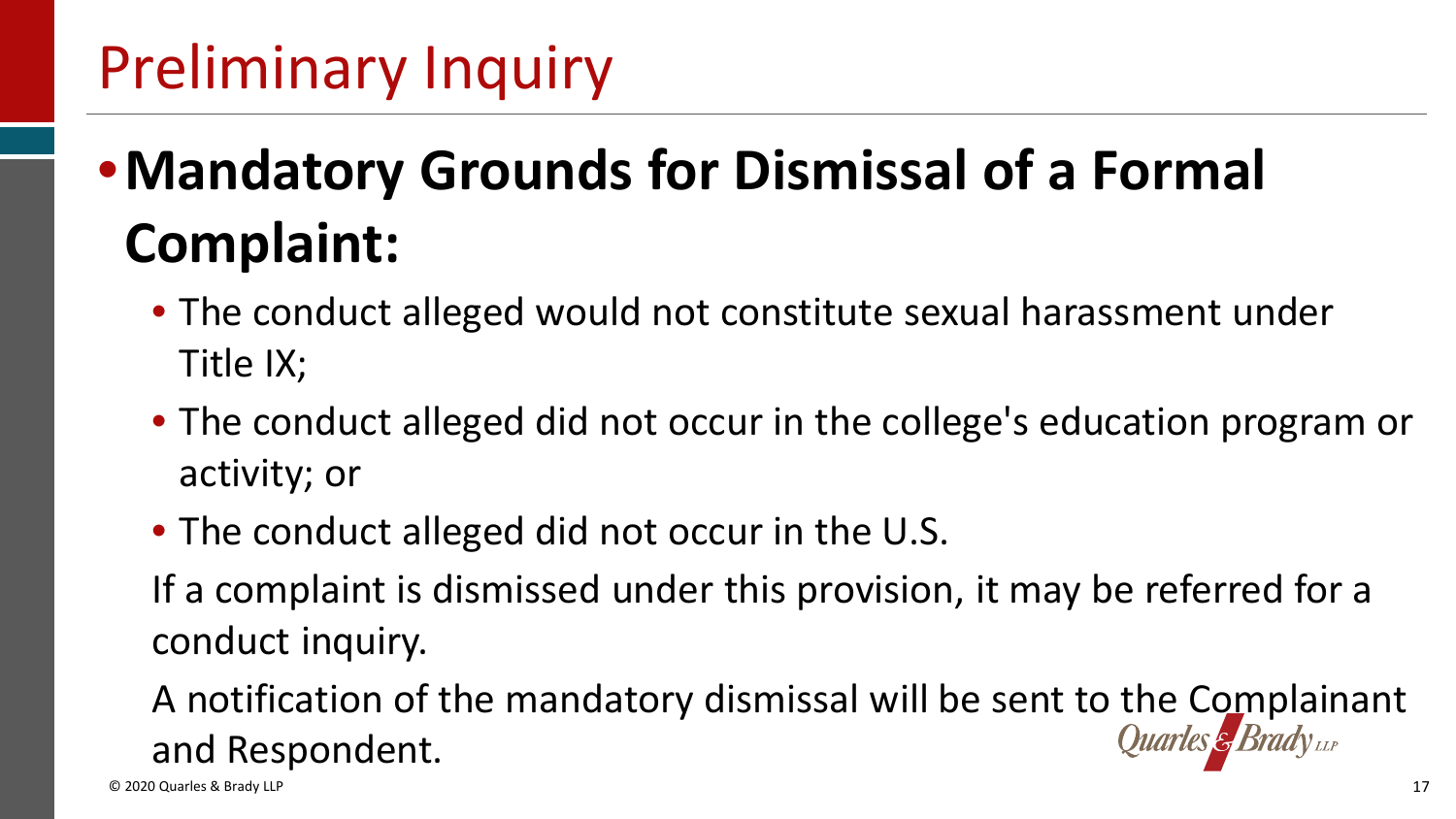# Preliminary Inquiry

#### • **Discretionary Grounds for Dismissal of a Formal Complaint:**

- • The Complainant notifies the Title IX Coordinator in writing that he or she would like to withdraw the formal complaint (there may be a referral for a conduct inquiry);
- The Respondent is no longer enrolled in or employed by the college; or
- sufficient to reach a determination as to the formal complaint. • Specific circumstances prevent the college from gathering evidence
- • A notification of the discretionary dismissal will be sent to the Complainant and Respondent.

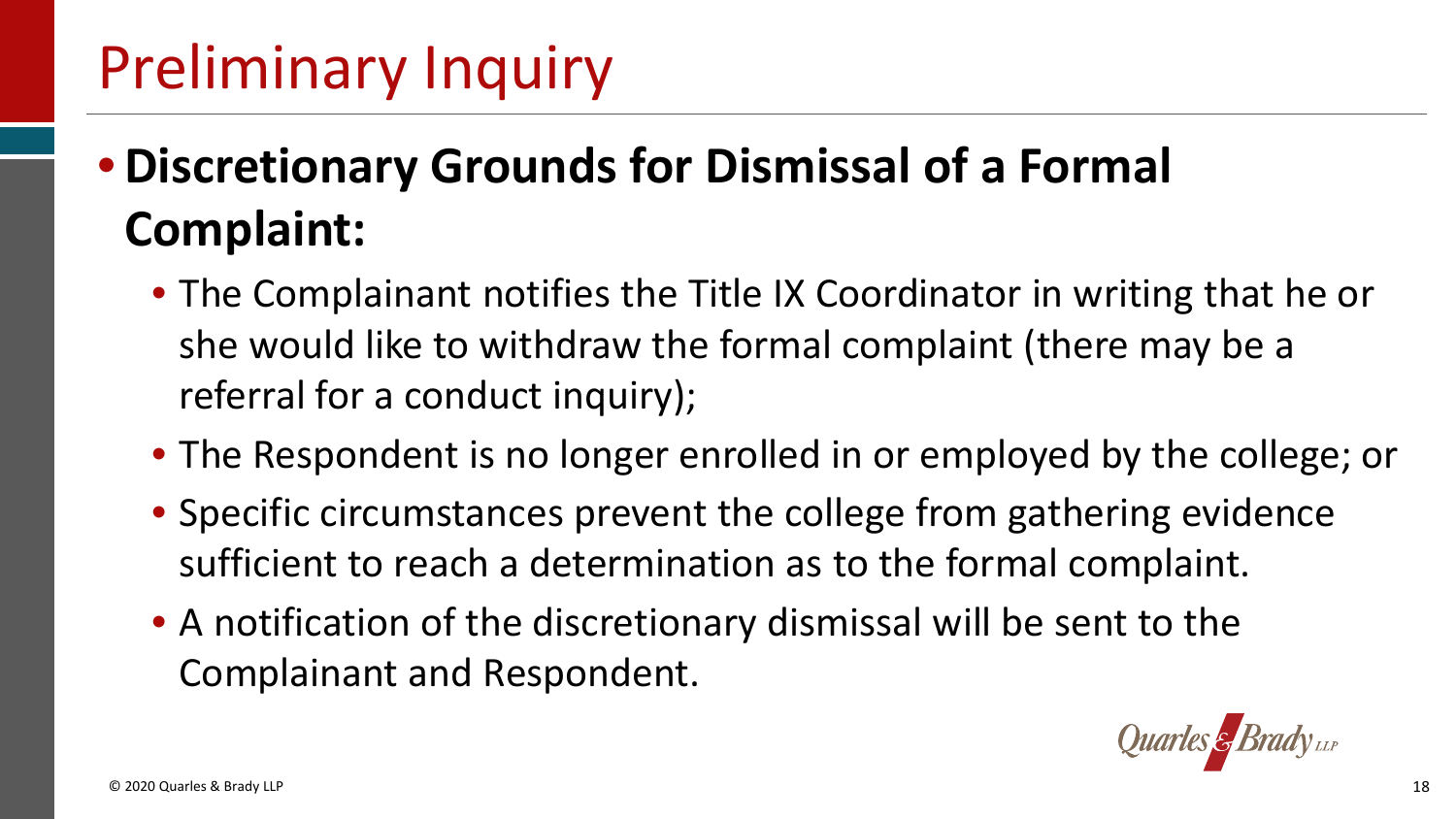#### Appealing the Dismissal of a Formal Complaint

- Colleges must offer both parties an appeal from an investigator's dismissal of a formal complaint
- Both parties must be notified in writing of such appeal rights
- discovery of new evidence, and any bias or a conflict of interest detected amongst any Title IX personnel • Grounds for appeal include procedural irregularities, the
- • The forwarding of the allegations to the conduct process will also be outlined in the letter.

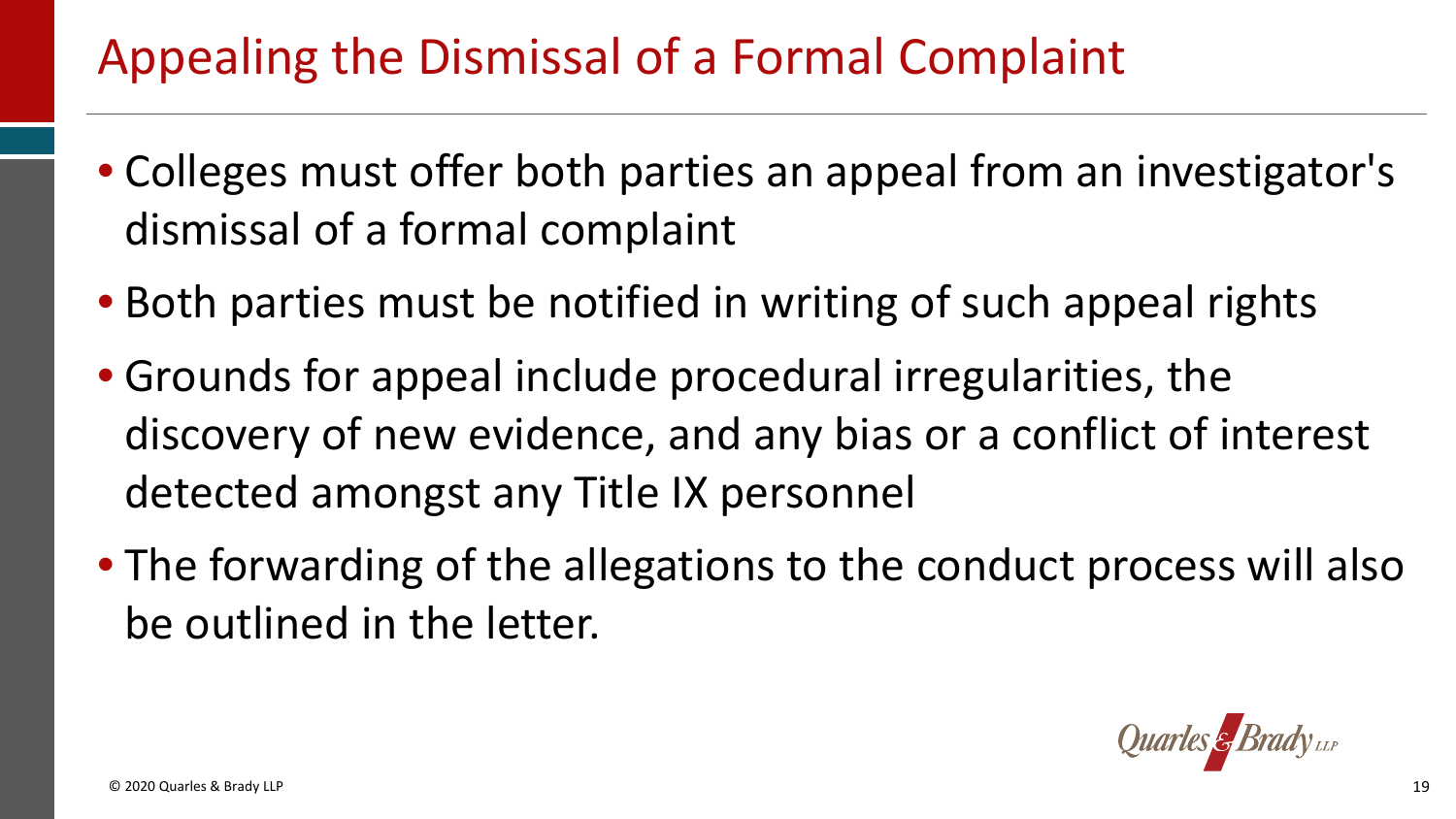#### Notice to the Parties

- • If the formal complaint is not dismissed, the college must send the parties a notice containing:
	- An explanation of the grievance process
	- Notice of the sexual harassment allegations
	- A statement that the Respondent is presumed not responsible for the alleged conduct
	- Notice that the parties may have an *Advisor* of their choice
	- • Any provision in the college's code of conduct that prohibits knowingly making false statements or knowingly submitting false information Parties who have not already secured Advisors may elect to secure one now.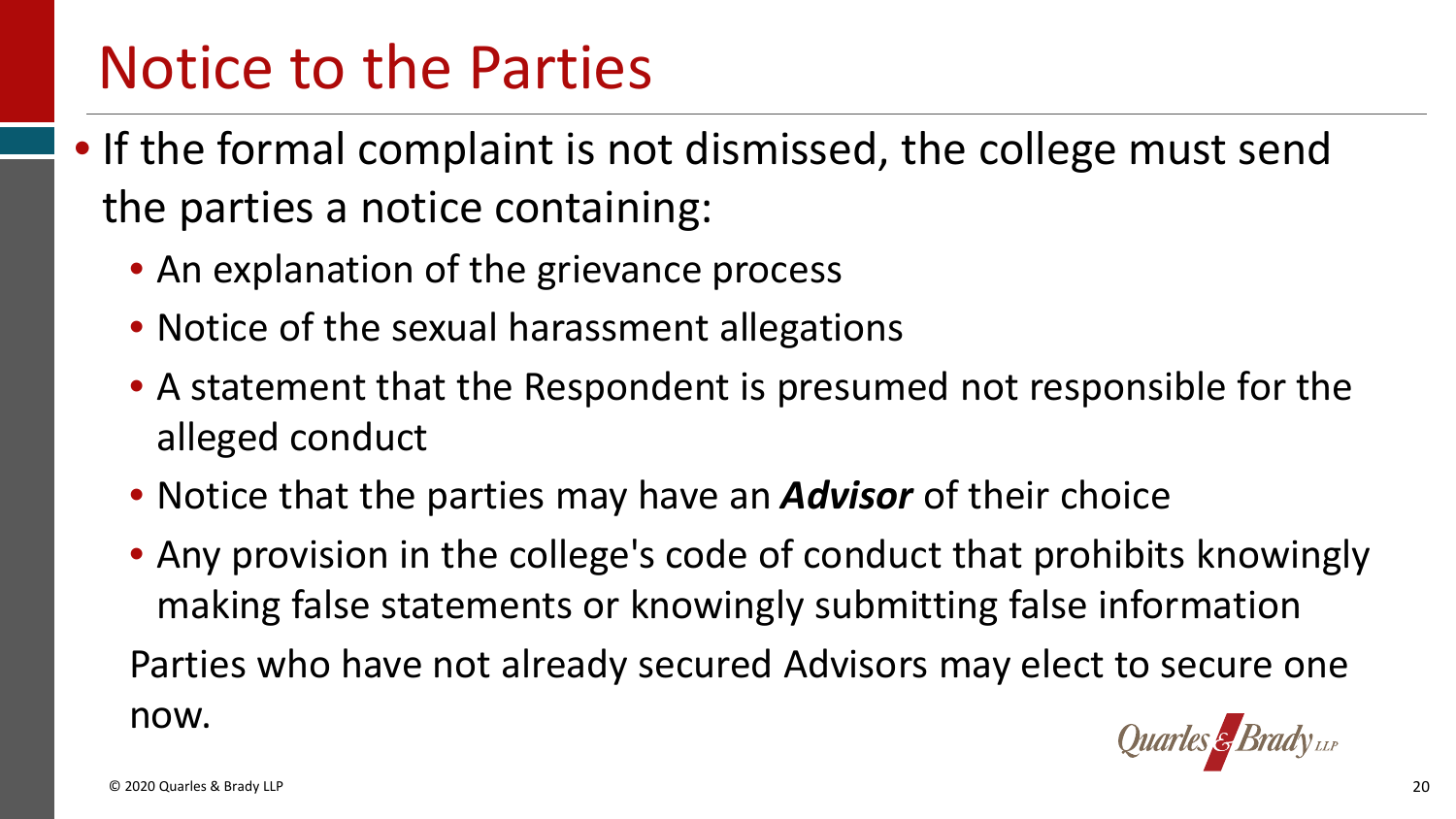#### Emergency Removals

- • If the safety or well-being of anyone at the college may be jeopardized through the investigation process, temporary emergency removals may be appropriate at the outset of the investigation.
- Ensure that any such suspensions are done equitably
- Emergency removals will be communicated through a letter to both parties.

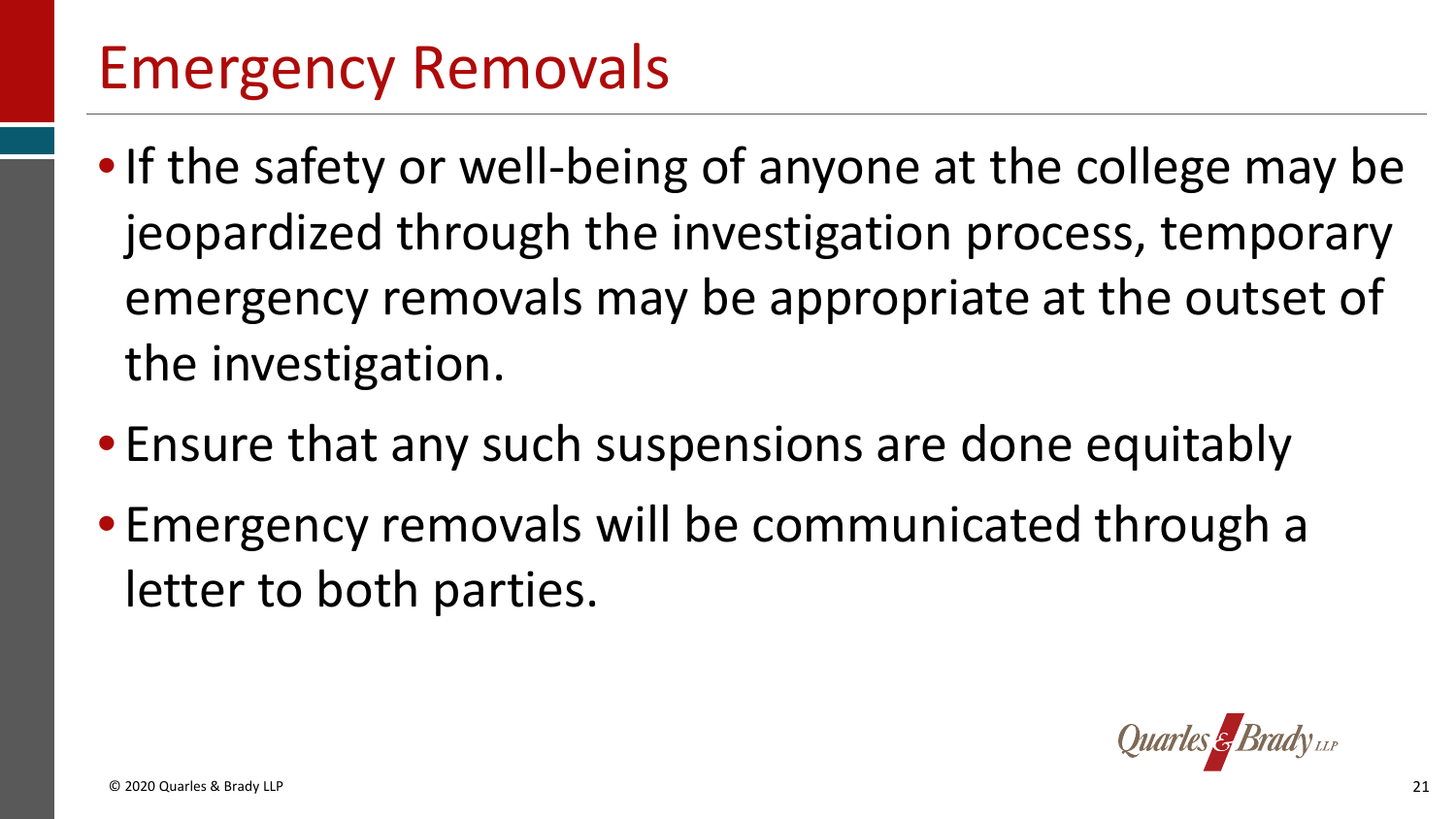- • Sam sends an email to the Title IX Coordinator at 2:00 AM reporting that he was just sexually assaulted at one of the bars near campus. Sam provides the requisite details these allegations, and digitally signs the email. regarding the events, requests that the college investigate
- **Does this case fit the definition of sexual harassment under the new regulations?**

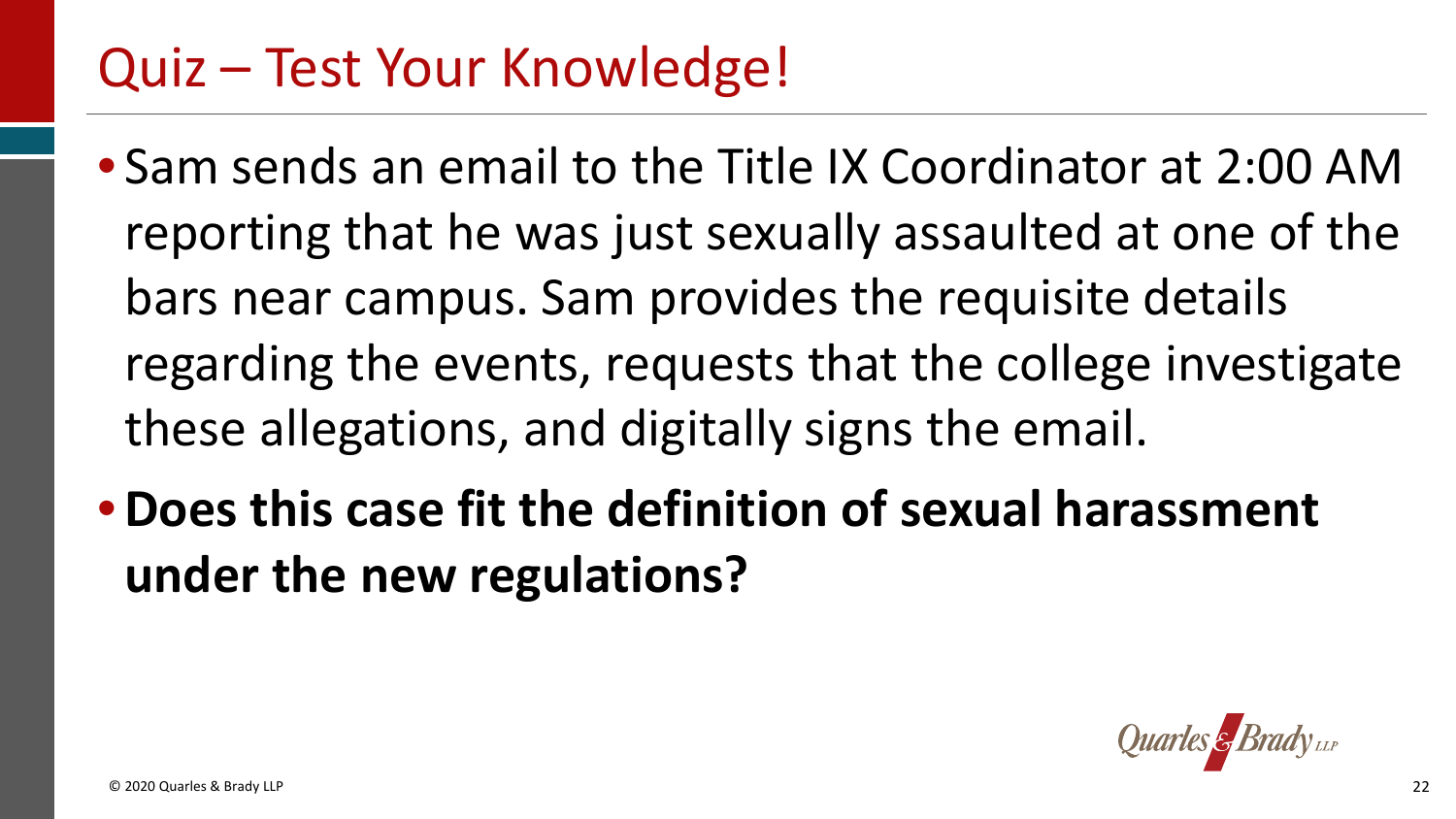- • **Answer:** No Sam's email does not fall under the definition of sexual harassment under Title IX.
- • **Reasoning:** Although the nature of Sam's allegations and the form of his report comply with the requirements for a formal complaint, the conduct reported did not take place  in the college's *education program or activity*, and Title IX. The complaint would be dismissed under the mandatory dismissal provision of the regulations. therefore does not constitute sexual harassment under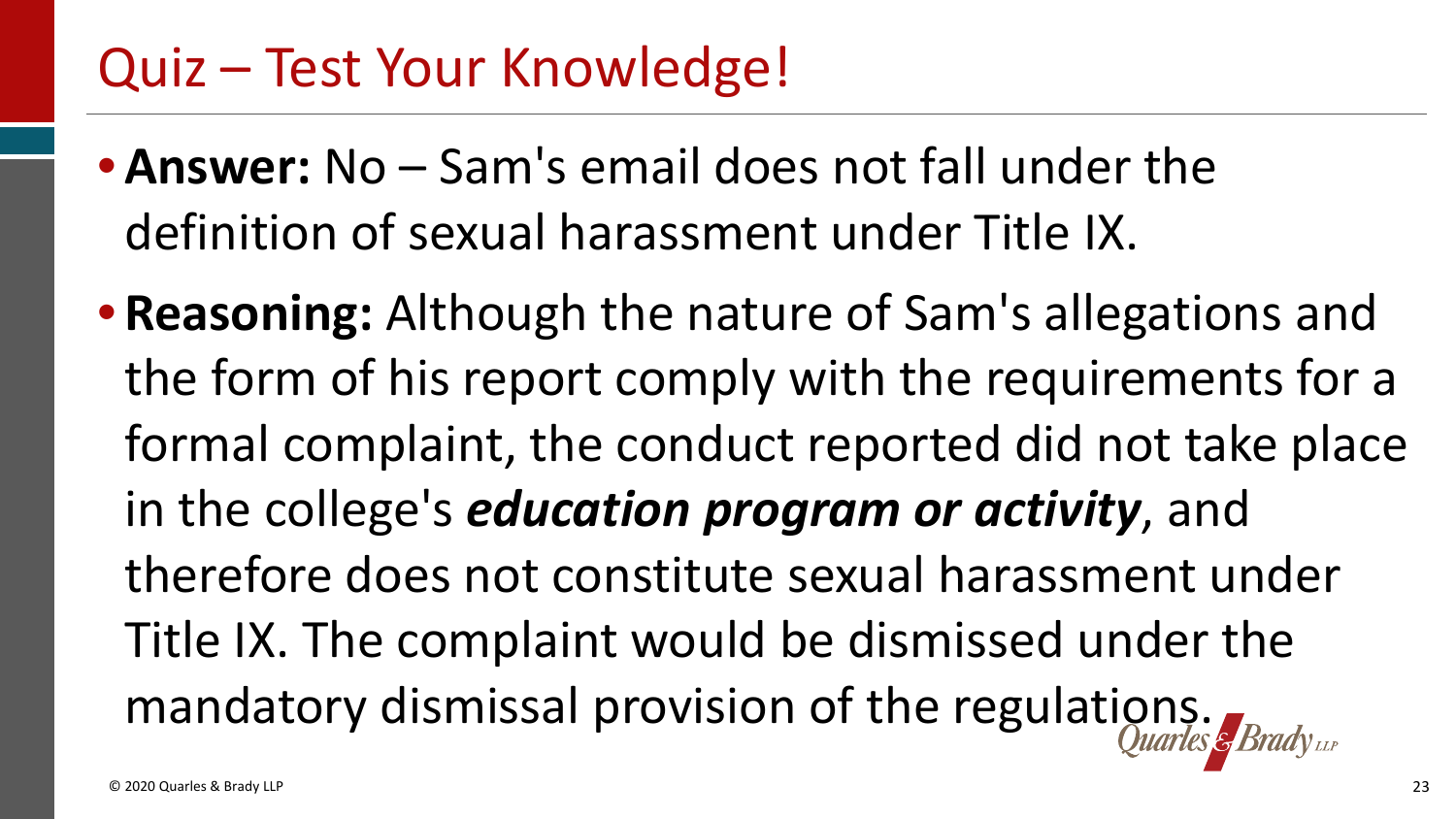- • Riley stops by the Title IX Coordinator's office to discuss a situation involving Riley's Geology study partner who is involved in dating violence. Riley has noticed bruises and scrapes, and has even seen her study partner's boyfriend shove Riley in the college parking lot. Although Riley has talked to her study partner about leaving the dating situation, Riley is concerned that nobody will be able to convince her to do so.
- • As a result, Riley wants to file a *formal complaint* of sexual harassment. Can she do so?

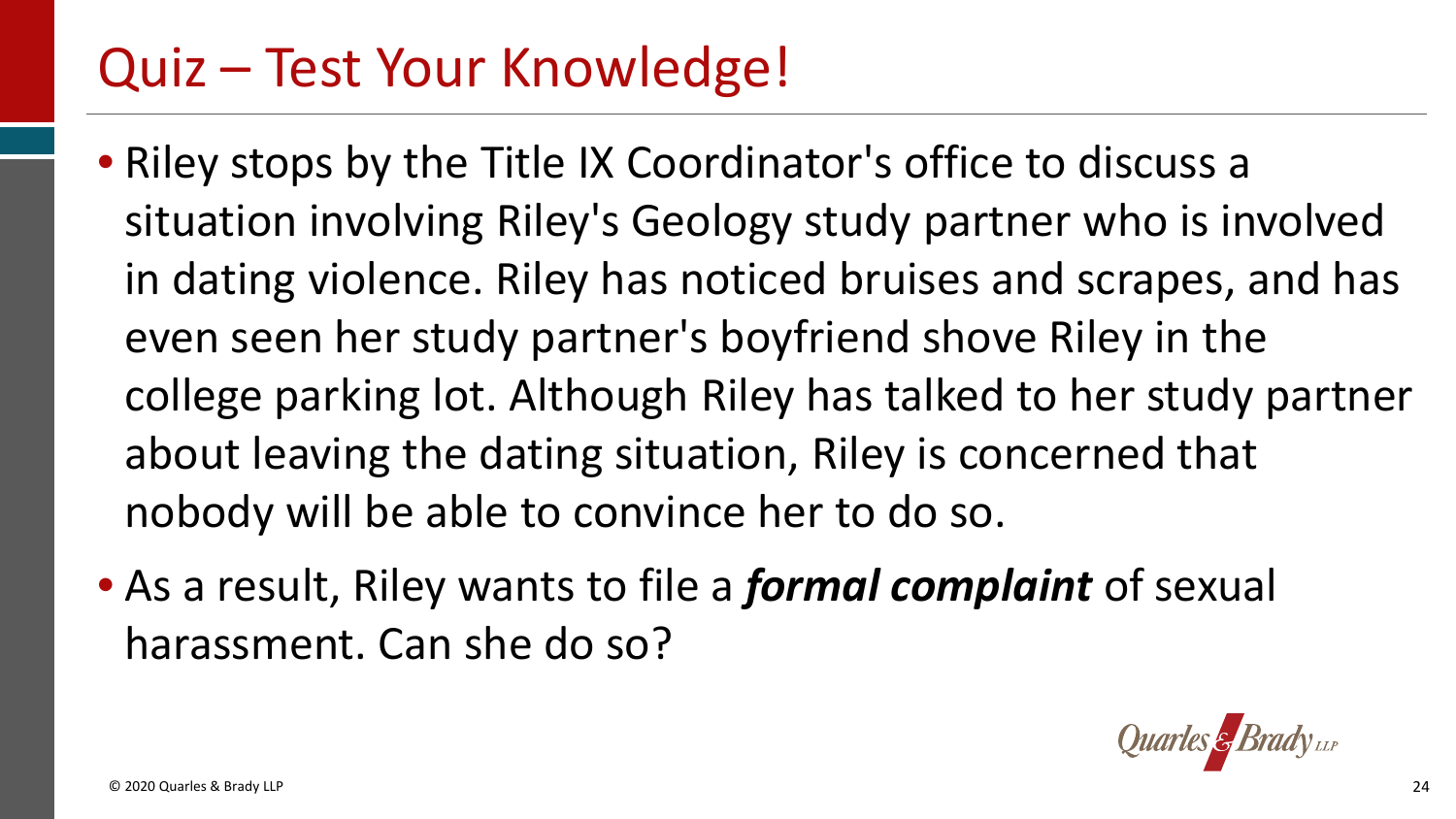- • **Answer:** No Riley cannot file a formal complaint because she is not a Complainant (though she can lodge an informal complaint).
- • **Reasoning:** Only Complainants may file formal complaints of formal complaint if he or she determines, based on the circumstances, that a formal complaint is necessary to ensure campus safety. In this situation, where violence has been observed on campus, the Title IX Coordinator may decide to do sexual harassment. However, the Title IX Coordinator may file a so.

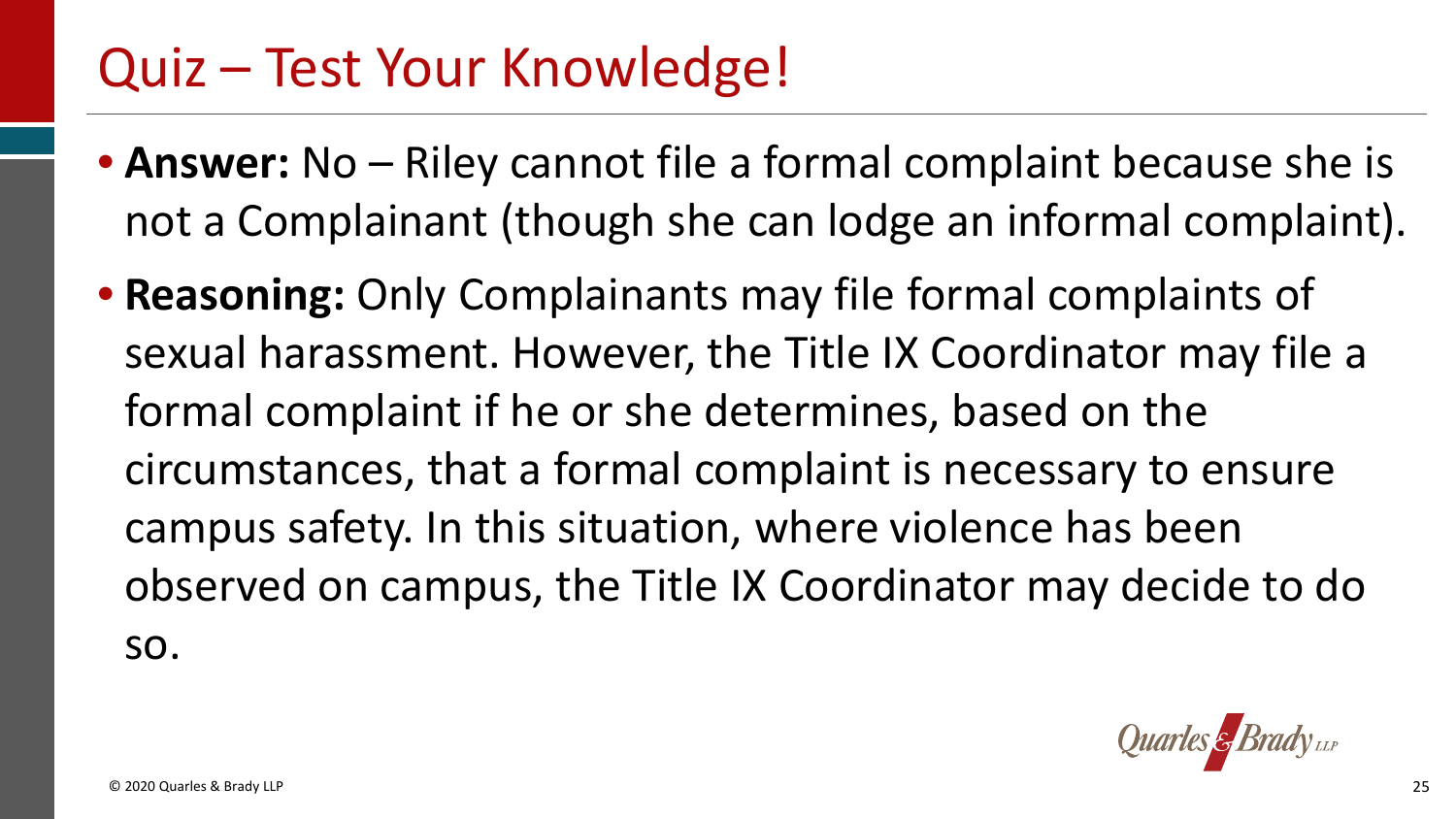## Informal Resolution

- • Throughout the course of an investigation, a college may choose to offer the parties an informal resolution process that could potentially resolve a formal complaint
	- • Informal resolution may occur at any time prior to the college reaching a determination regarding responsibility
- • Both parties must voluntarily agree in writing to attempt informal resolution
- • A college *may not* offer informal resolution to resolve allegations that an employee sexually harassed a student

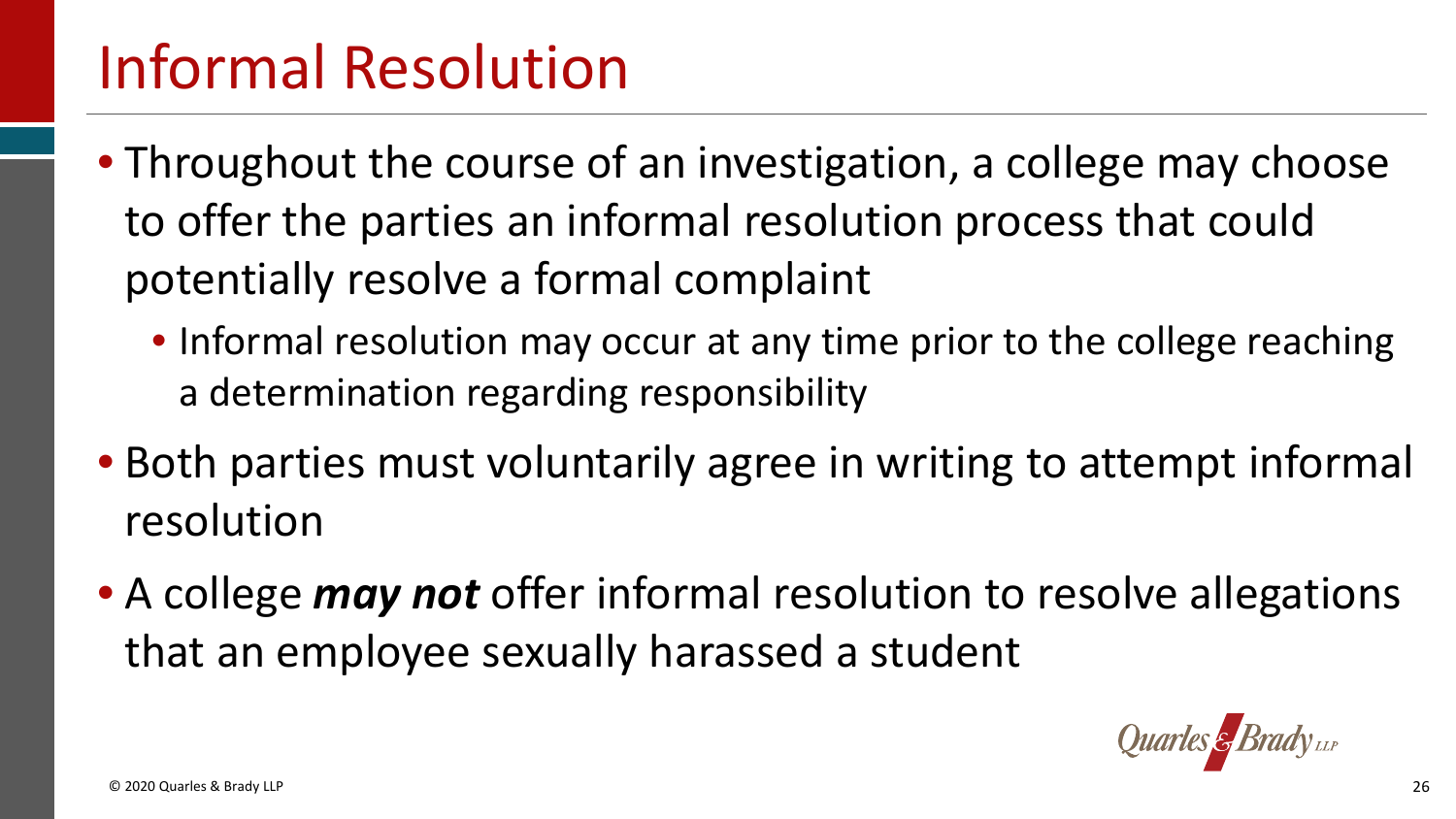## Informal Resolution

- • If the parties do consent to informal resolution, the college must provide the parties with written notice disclosing:
	- The allegations of the complaint
	- Requirements of the informal resolution process
	- The resolution process may resolve the matter. If it does, the parties will be sent a letter outlining such resolution.
- • At any time prior to agreeing to a resolution, either party has the right to withdraw from the informal resolution process and resume the formal grievance process

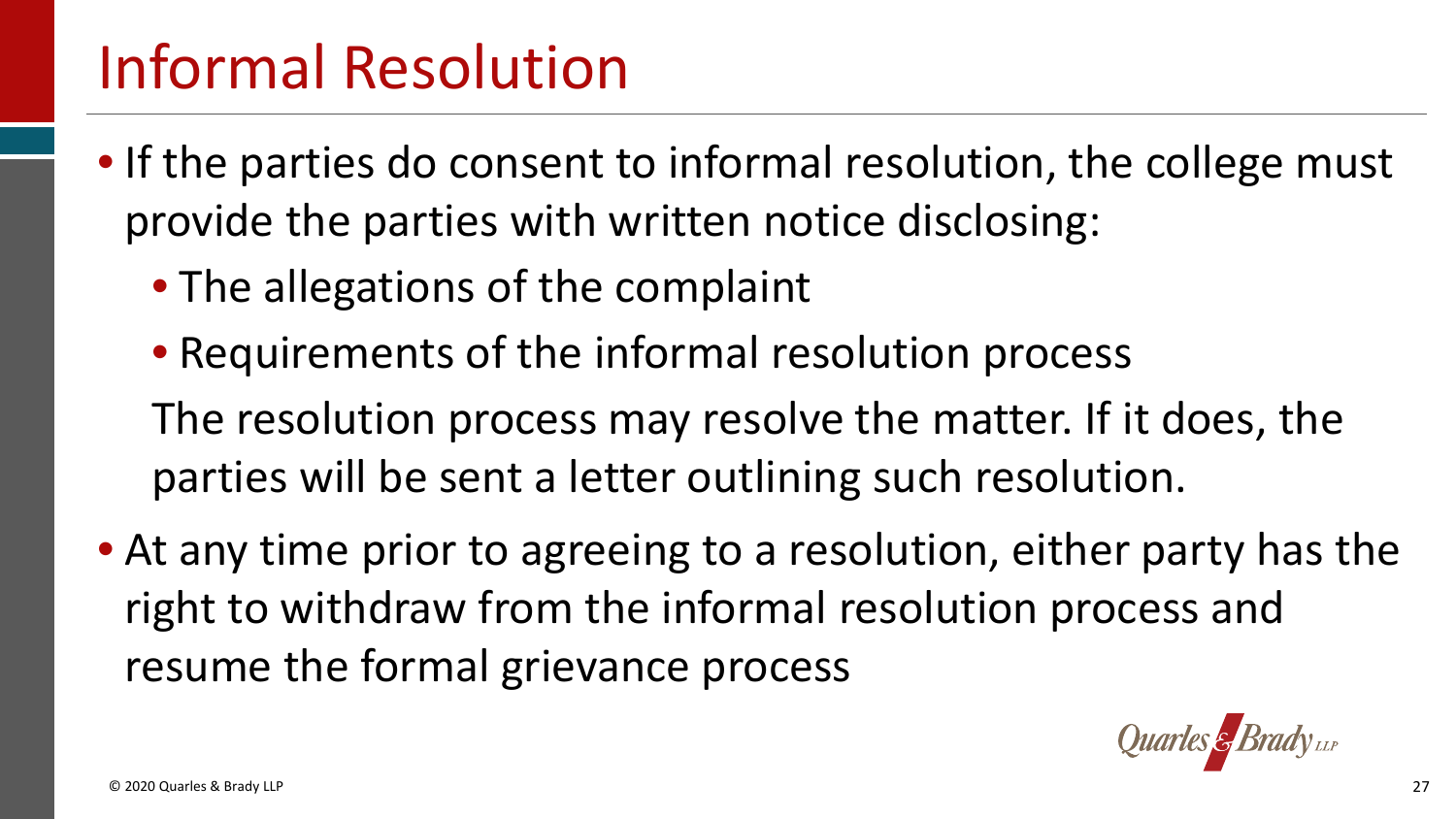## The Investigation

- • The "investigation" phase of the grievance procedure sources of information related to the complaint entails interviews, obtaining evidence, and identifying
- • Title IX investigations must be thorough, impartial, and completed in a timely manner.
- • The parties must have an *equal opportunity* to present witnesses and evidence during the investigation
- • Advisors are able to attend all meetings with their Advisee.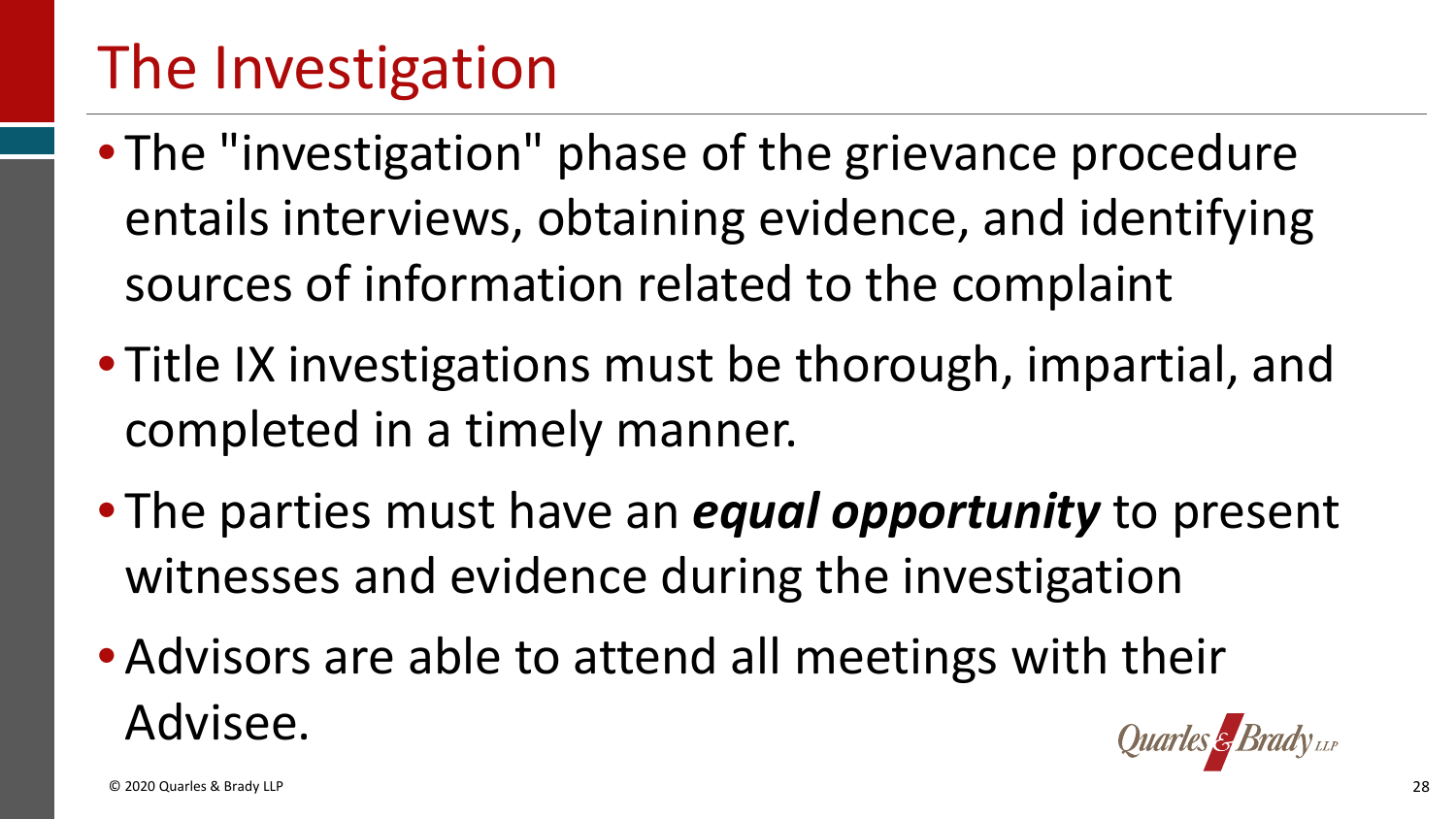#### Inspection of Records—First Review

- report is written, the investigators will send to each party and his/her Advisor the evidence collected during the investigation. This information must contain relevant and irrelevant, inculpatory and • At the end of the investigation BUT BEFORE the investigative exculpatory information.
- • The parties will have at least 10 days to submit a written response to this evidence, which the investigator(s) will consider while finalizing the report
- • Once the 10 days has passed, the investigators may begin the process of writing the investigative report.

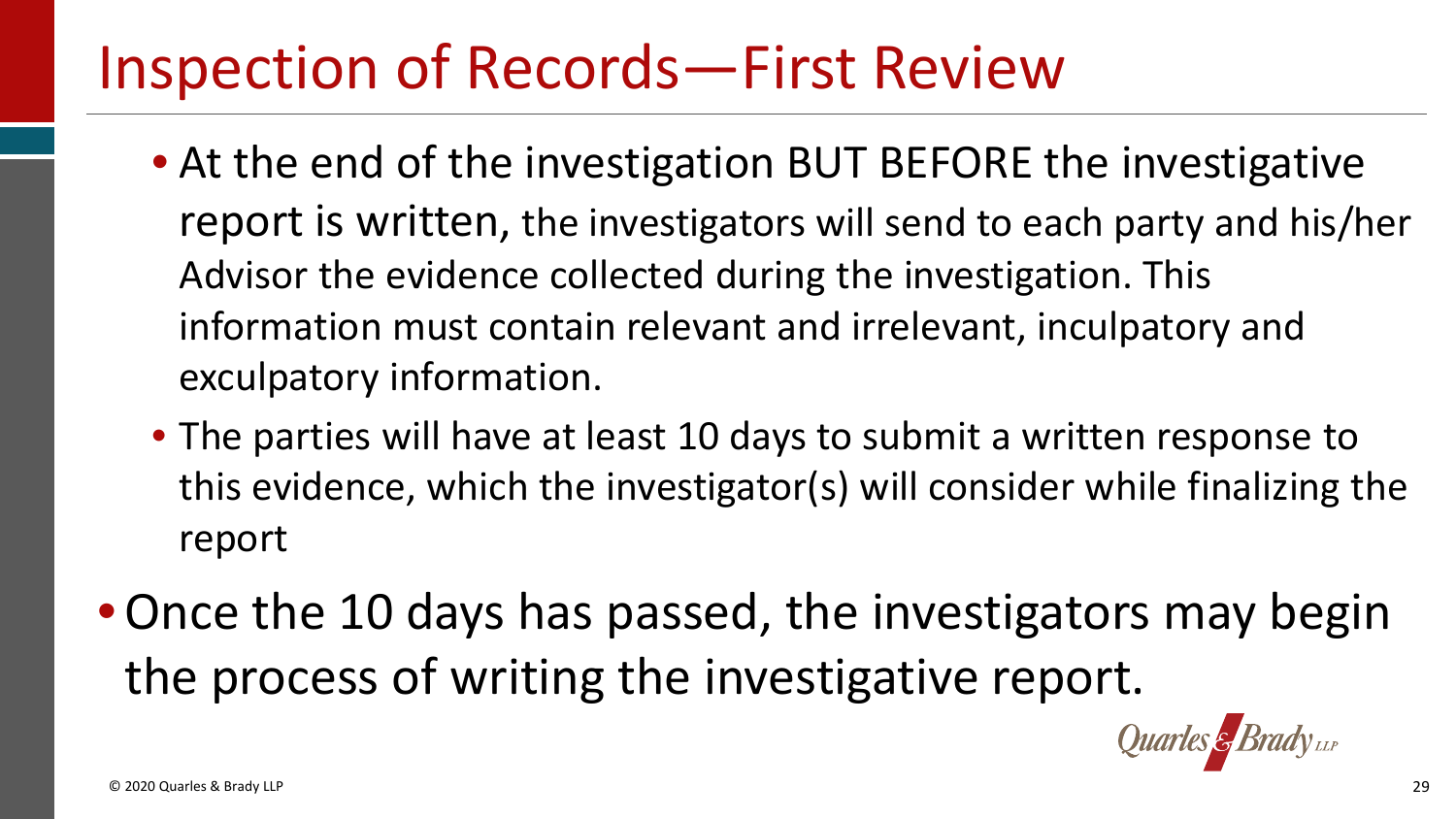## Inspection of Records—Second Review

- • After the investigation, the investigator(s) will prepare and send to the parties an *investigative report* containing only relevant evidence
	- • Before this report is finalized, the investigator(s) will send to each party and his/her Advisor the relevant evidence
	- • The parties will have at least 10 days to submit a written response to this evidence, which the investigator(s) will consider while finalizing the report
- • Investigator(s) will then distribute the final investigative report at least 10 days before a hearing
- An investigative report *does not (and cannot)* **include a determination of responsibility**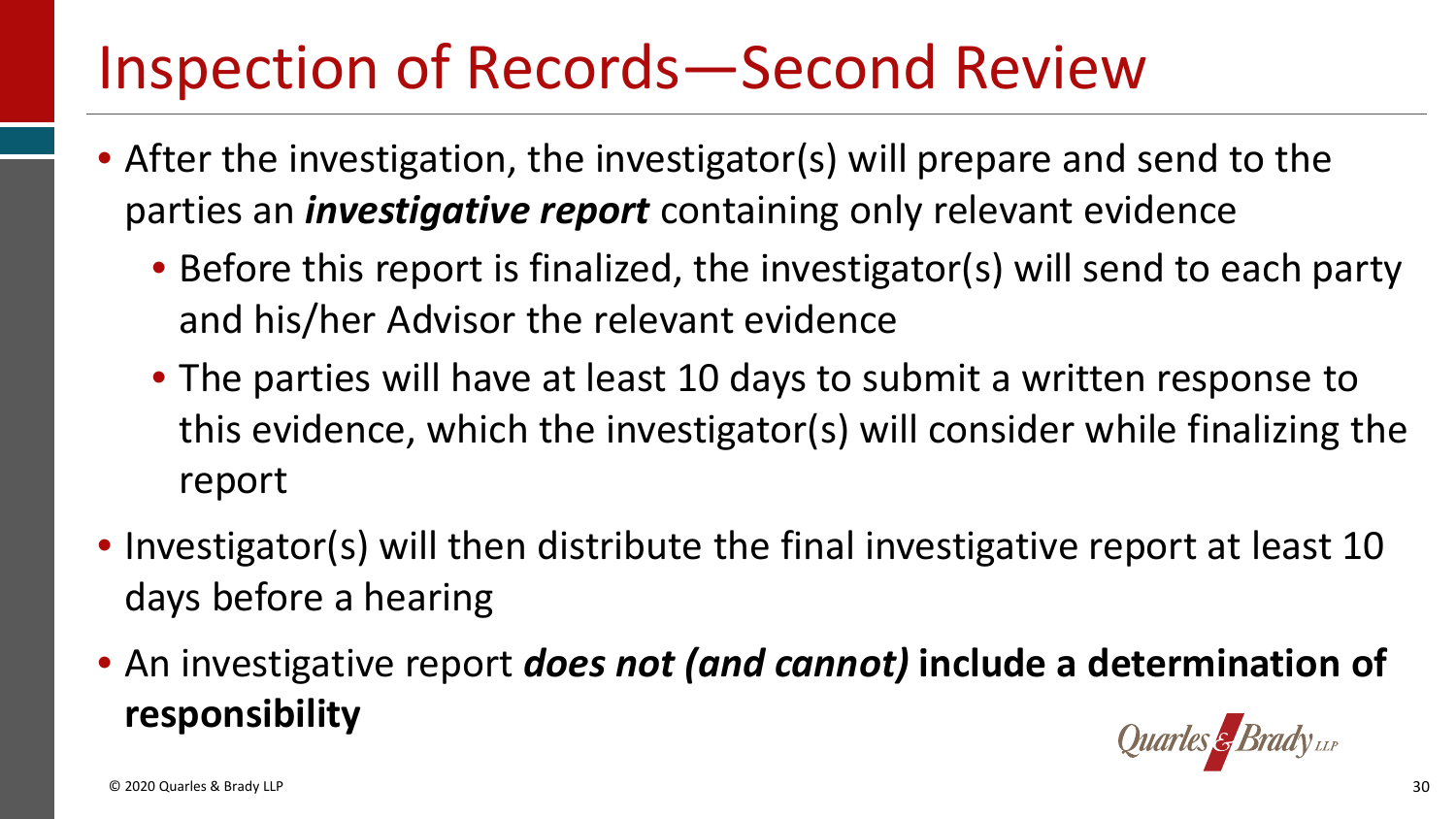# The Live Hearing

- •The college's formal grievance process *must provide*  for a live hearing led by a Decision-maker
- •The entire live hearing will occur with the parties located in separate rooms, with technology enabling them to simultaneously see and hear each other
- •The hearing will typically be scheduled for 2 hours, be extended in order to provide both sides time to but at the discretion of the Decision-maker it may present their side of the case. © 2020 Quarles & Brady LLP 31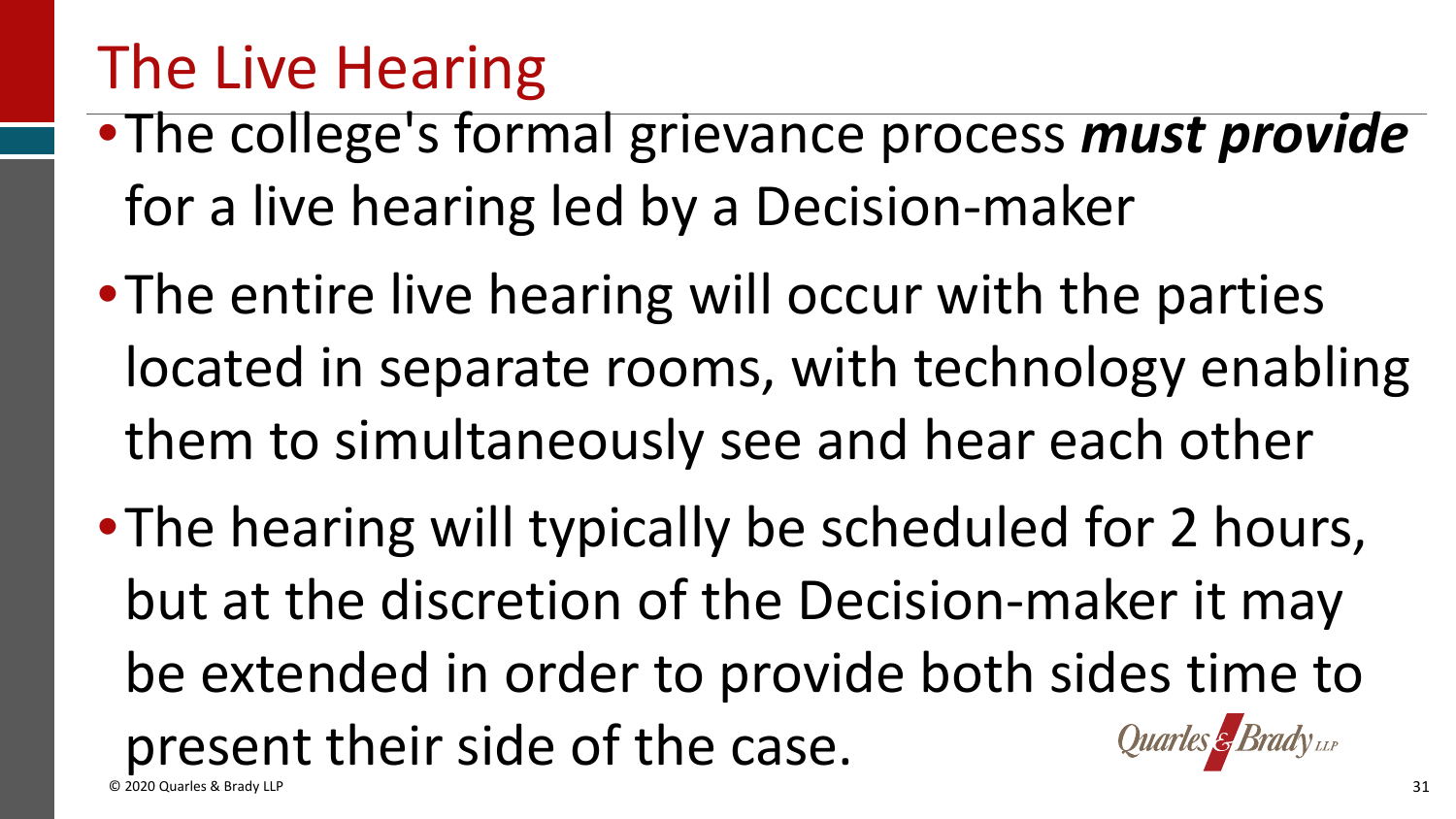# Determination Regarding Responsibility

- Following the hearing, the Decision-maker will issue a written *determination regarding responsibility*, which must include:
	- • The allegations potentially constituting Title IX sexual harassment;
	- • A description of the procedural steps taken from receipt of the complaint through the determination regarding responsibility;
	- Findings of fact supporting the determination.

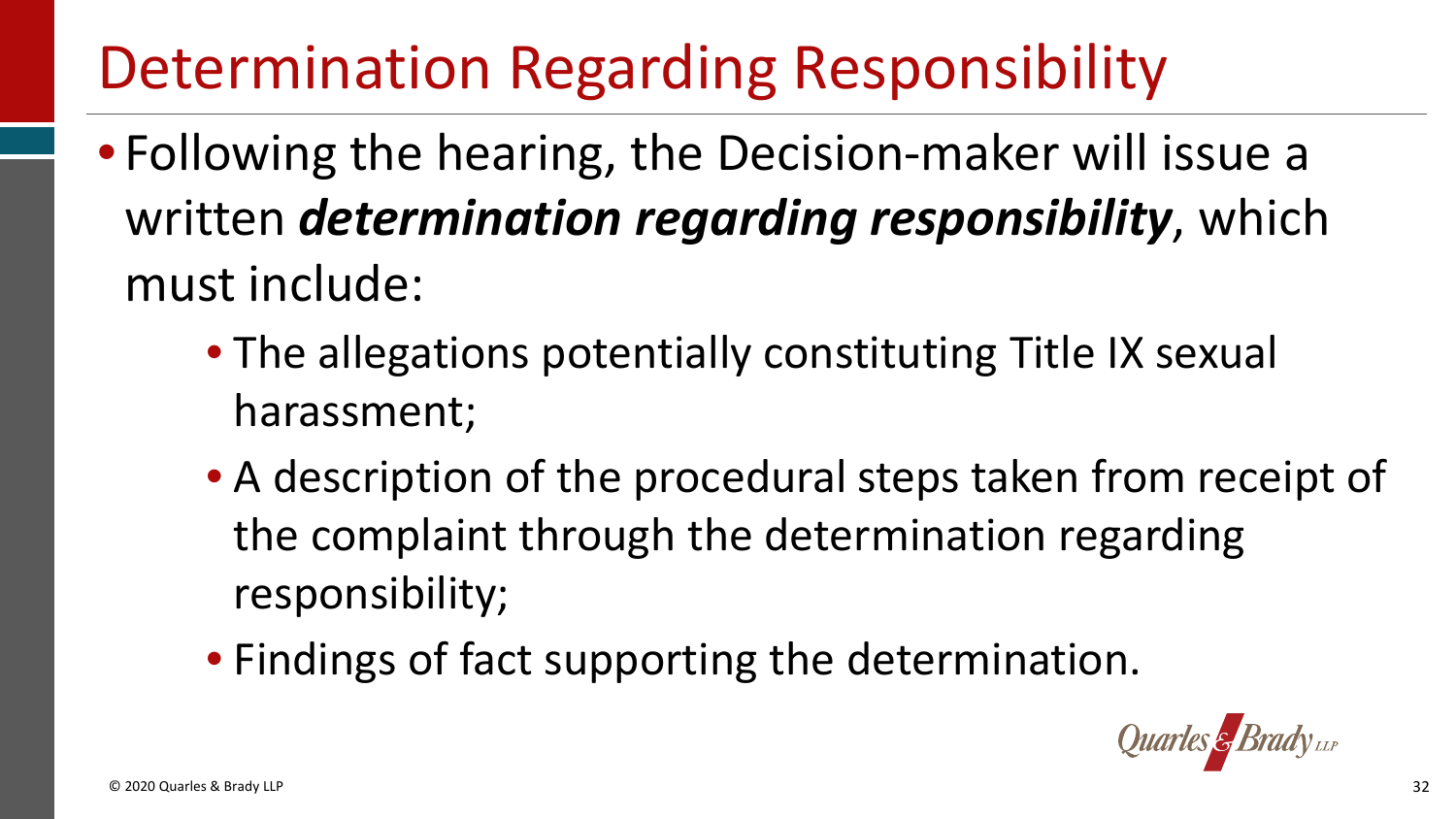# Determination Regarding Responsibility

- Additional requirements:
	- Conclusions regarding the application of the college's code of conduct to the facts;
	- • A statement of, and rationale for, the result as to each allegation, including a determination regarding responsibility, any disciplinary sanctions and remedies; and
	- • Procedures and permissible bases for the Complainant and Respondent to appeal the determination.

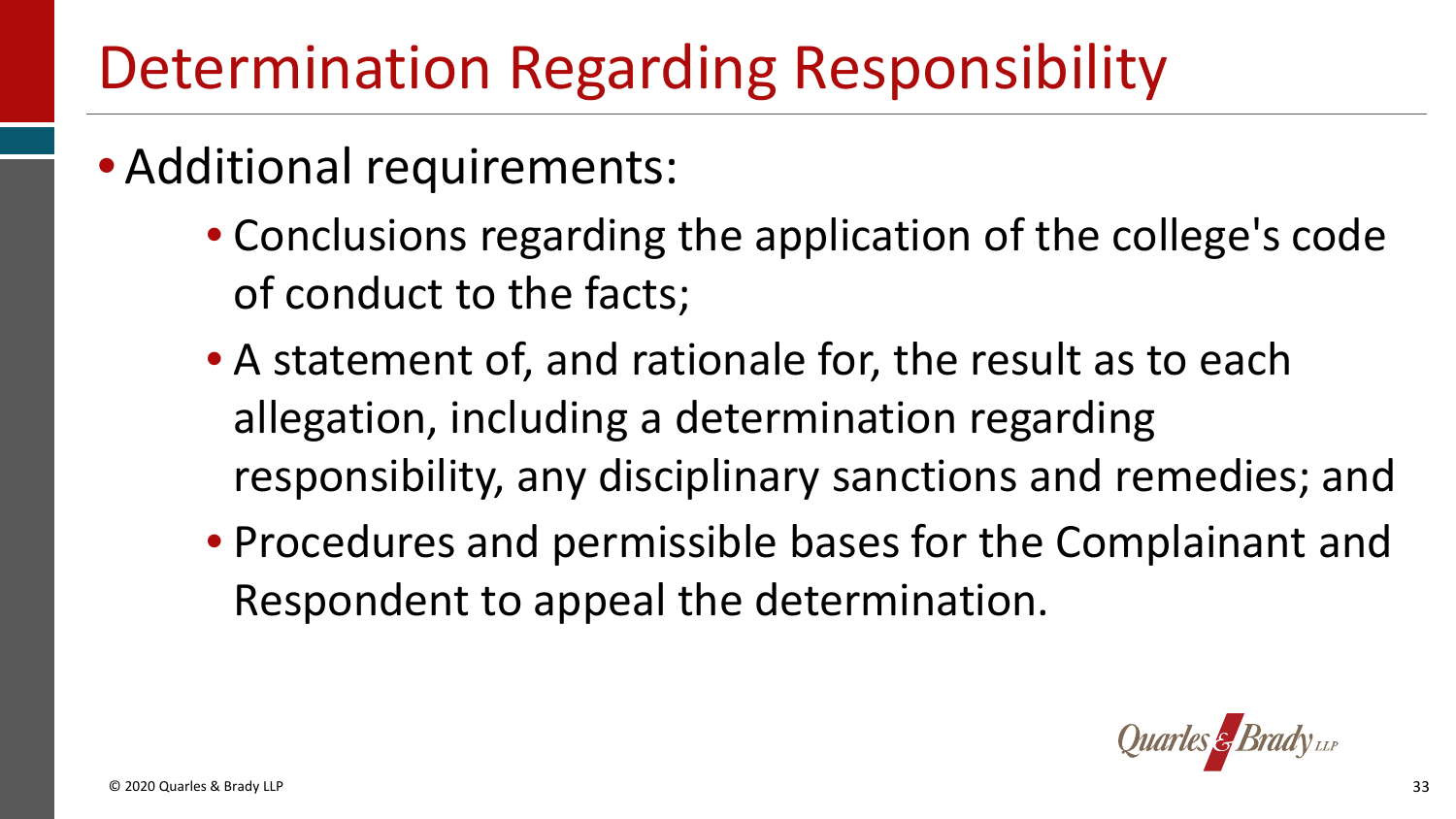# Determination Regarding Responsibility

- • This written determination regarding responsibility must be sent simultaneously to the parties
	- • Title IX Coordinator is responsible for effective implementation of any remedies in the determination
- This determination becomes final:
	- • If an appeal is not filed, the date on which an appeal would no longer be considered timely
	- • If an appeal is filed, on the date that the college provides the parties with the written determination of the result of the appeal

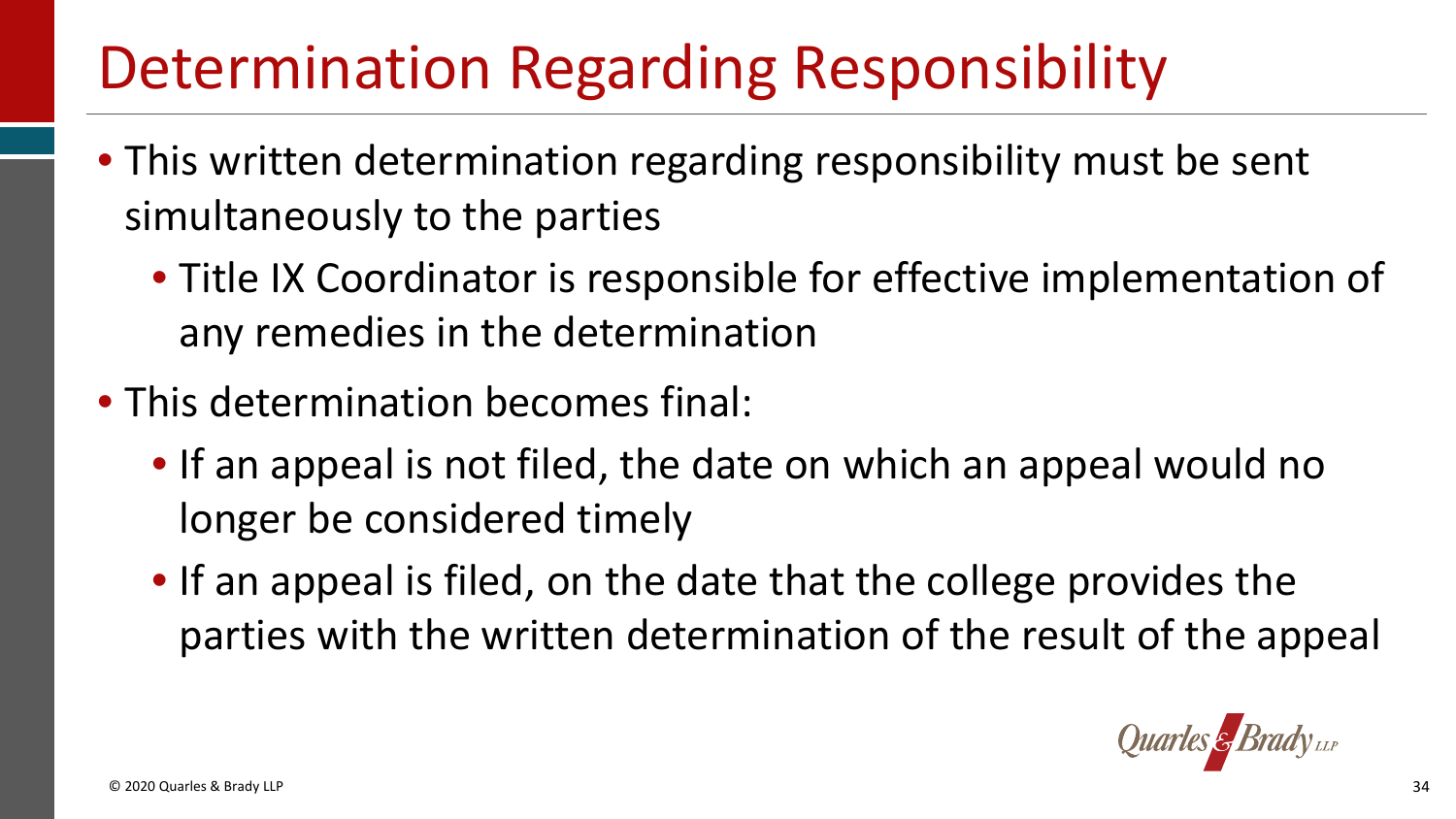## Appeals

- • Grounds to appeal a determination regarding responsibility and/or dismissal include:
	- A procedural irregularity that affected the outcome
	- • New evidence that was not reasonably available at the time of the determination
	- had a conflict of interest or bias that affected the outcome of • The Title IX Coordinator, investigator(s) or Decision-maker(s) the matter

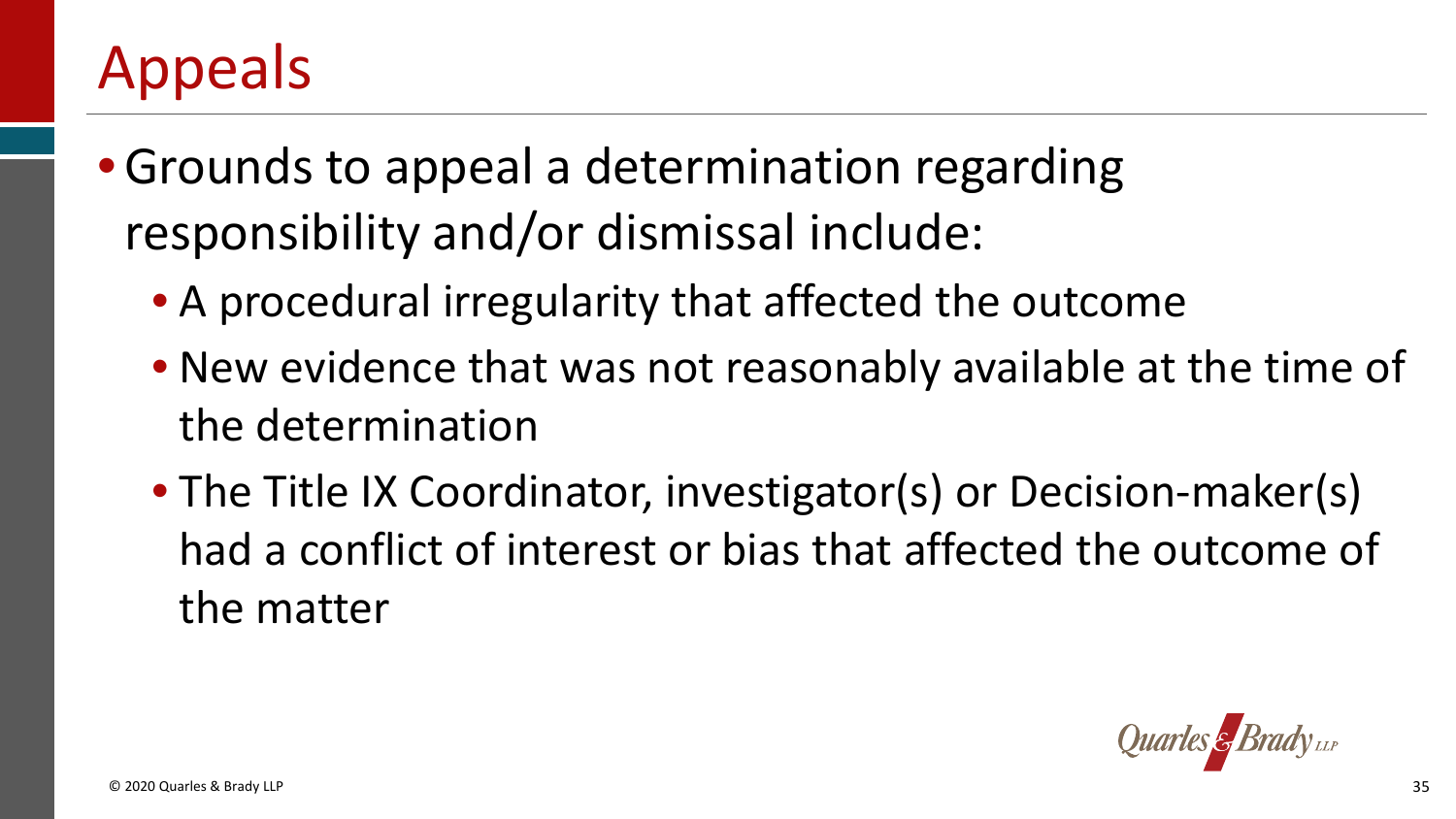## Appeals

- • When a Complainant or Respondent appeals, the college must:
	- Notify the other party in writing when an appeal is filed;
	- reached the determination regarding responsibility, the investigator(s), or the • Ensure that the appeal officer is not the same person as the person who Title IX Coordinator;
	- Ensure that the appeal officer is not biased;
	- • Give both parties a reasonable, equal opportunity to submit a written statement in support of, or challenging, the outcome;
	- • Issue a written decision describing the result of the appeal and the rationale for the result; and
	- Provide the written decision simultaneously to both parties

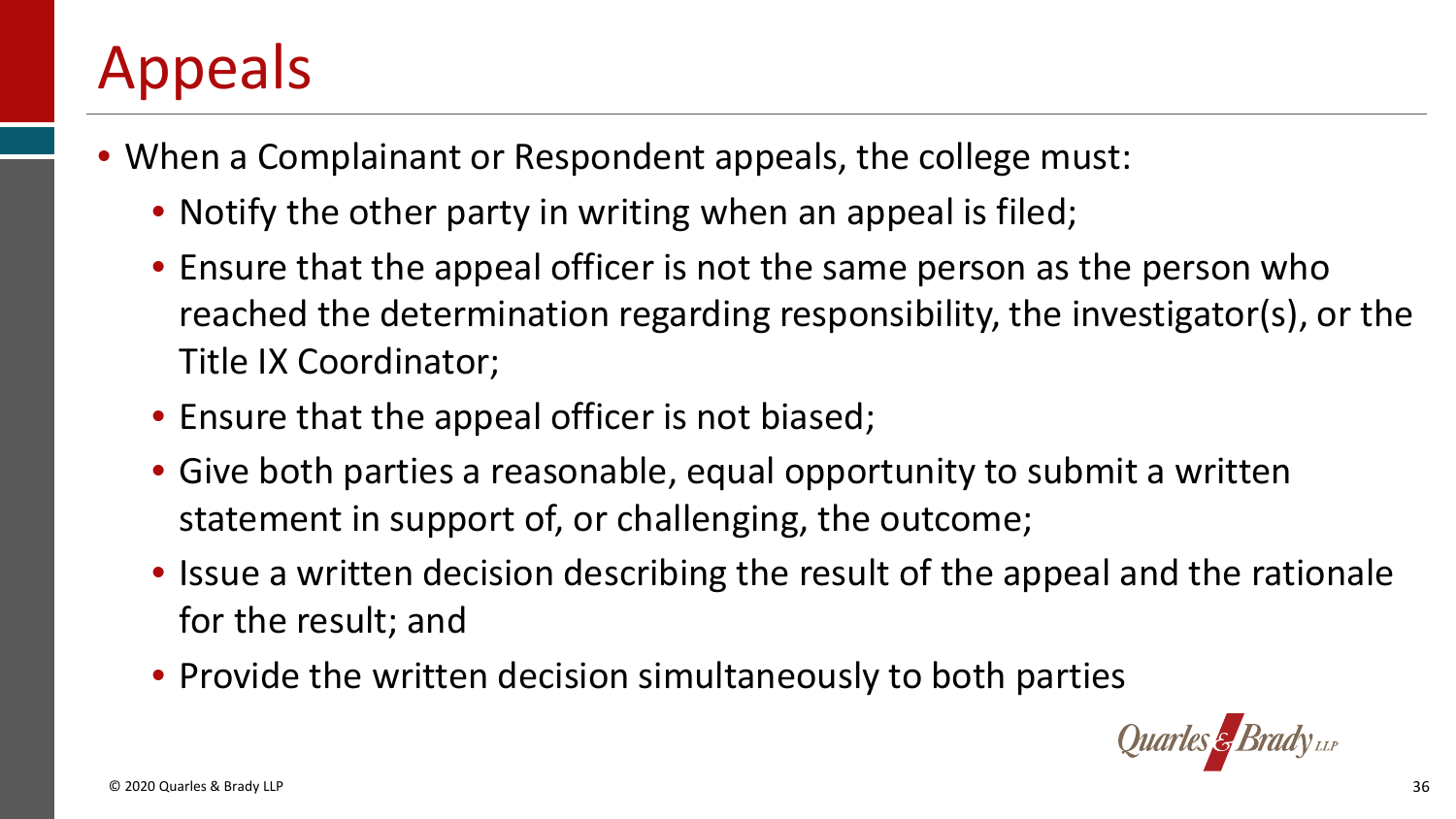- suspension and other disciplinary sanctions. Charlie adamantly denies engaging in such conduct, and claims that the Decision- maker was biased against him because he arrived late to the • After an investigation and live hearing, the Decision-maker determines that the Respondent, Charlie, engaged in sexual harassment under Title IX. As such, the Decision-maker issues a hearing.
- • Charlie wants to appeal this determination. Does he have grounds to do so?

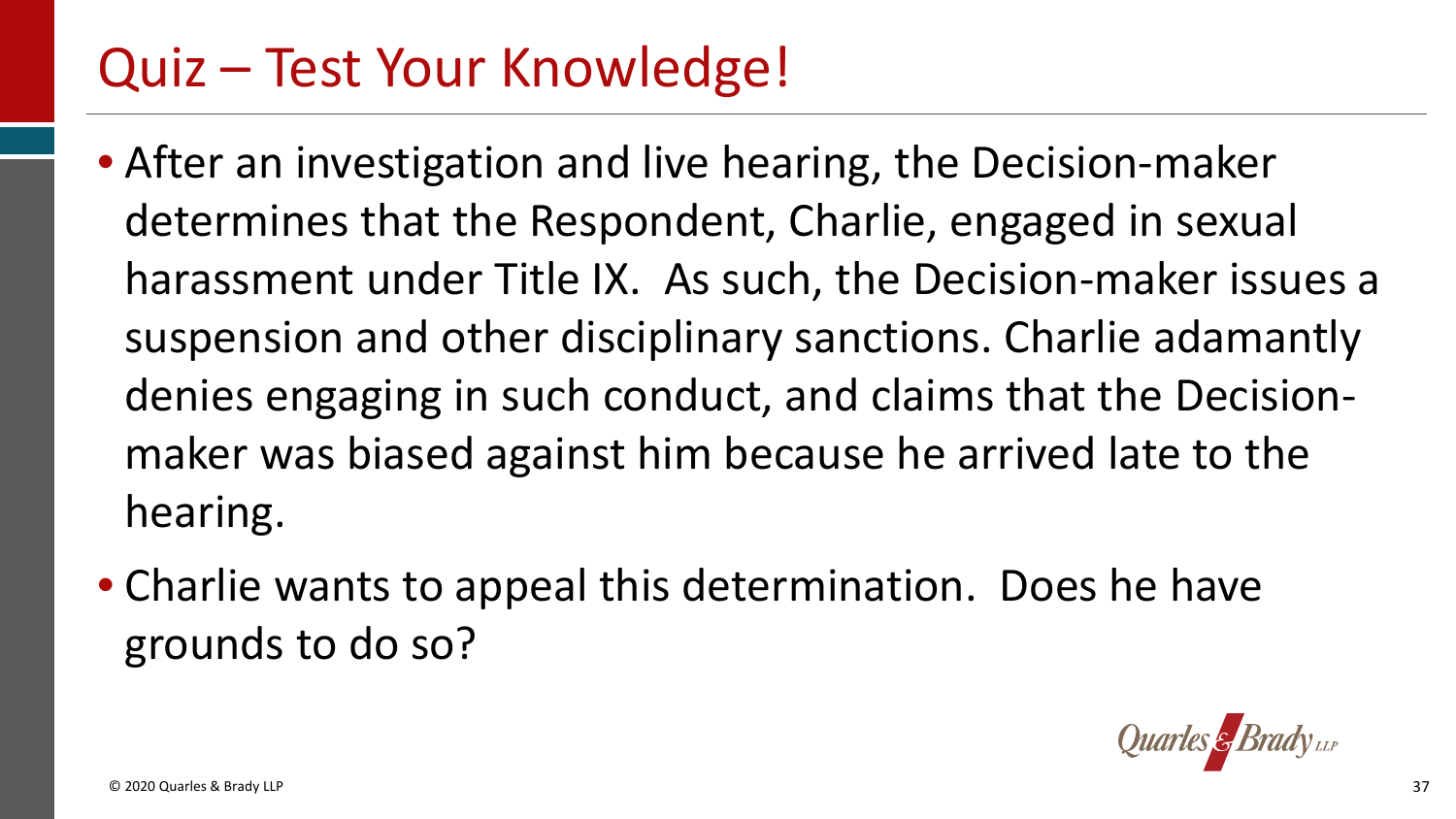- • **Answer:** Yes Charlie can argue and present information to demonstrate that the Decision-maker had a bias that affected the outcome of the hearing.
- • **Reasoning:** One of the grounds for an appeal is that the Title IX Coordinator, investigator, and/or Decision-maker had a conflict of interest or bias that affected the outcome of the matter.

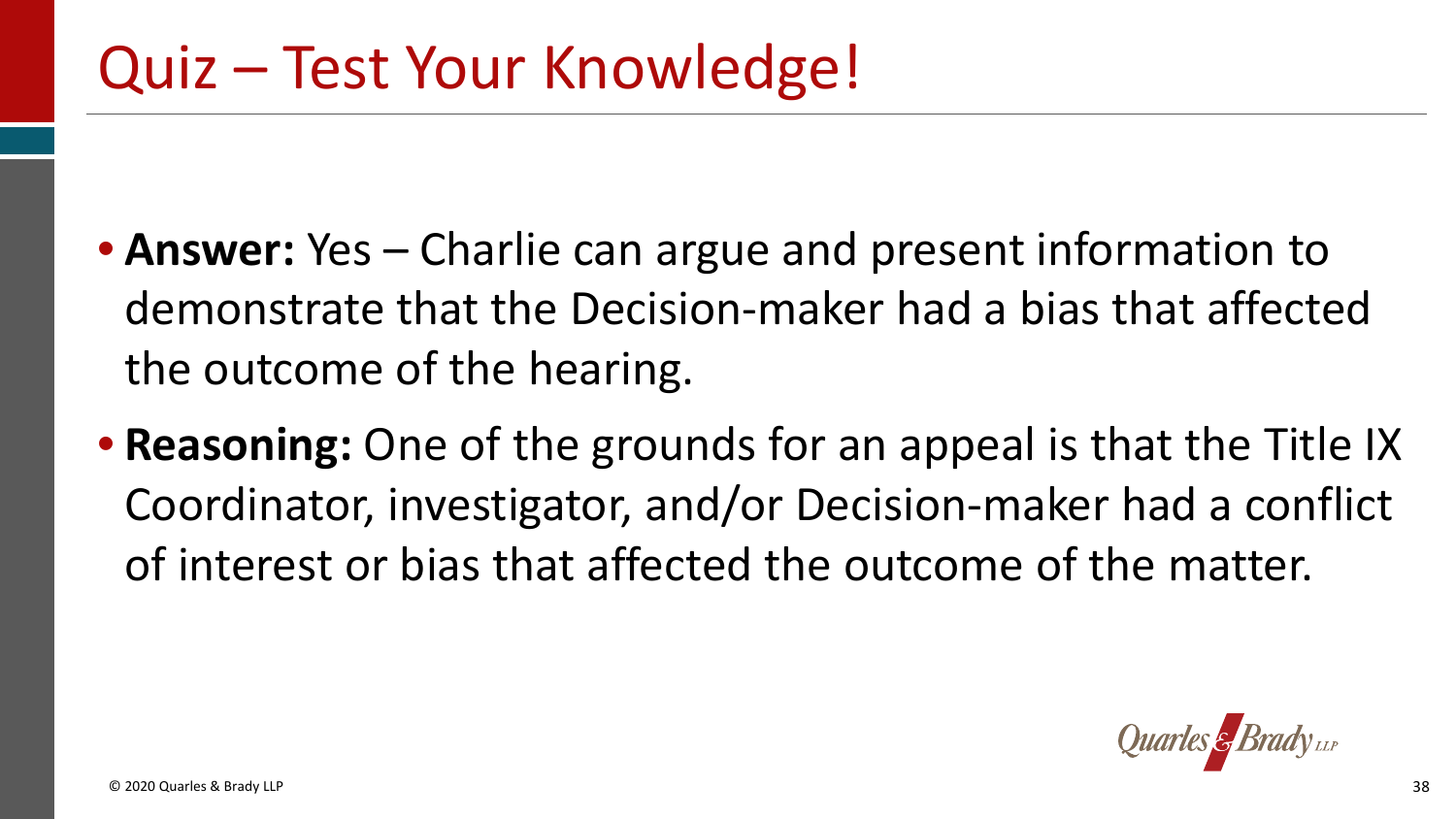#### Retaliation

- • *Retaliation* is specifically prohibited under Title IX's regulations
- • Retaliation includes intimidation, threats, coercion or discrimination for the purpose of interfering with any right or privilege secured by Title IX
- • Complaints of retaliation may be submitted through the Title IX grievance process